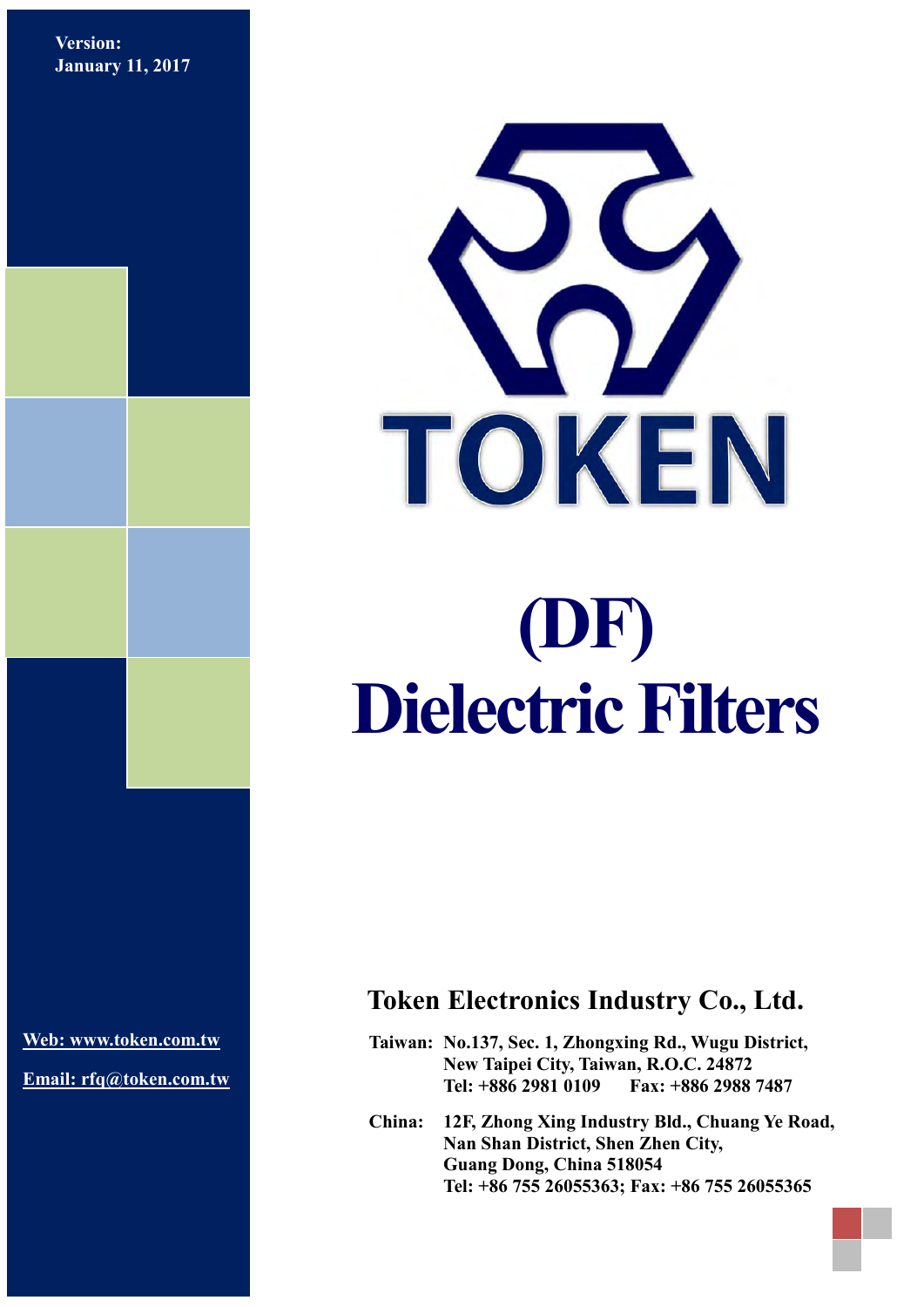

# **Token Offers Dielectric RF Filters for Telecoms.**

#### **Features :**

 $\overline{a}$ 

- Suitable for surface mount and reflow soldering.
- Excellent mechanical structure and temperature stability.
- Good selectivity, low insertion loss for using high Q-value resonators.

Token has extended the capabilities of its filter product line with the introduction of a new range of dielectric microwave filters to the available frequency range up to 5.8GHz. Token designs and manufactures custom electronic filters for defense, telecommunications and similar application increasing the range of products available to customers.



Two block-type dielectric RF filters for telecoms base station applications have been added to Token's DF range. The filters

have been designed for cellular base station applications that use a digital pre-distortion amplifier (DPD), as they feature a wide pass band and flat ripple performance, which are required for DPD PA design.

Applications also include RF and microwave communications such as GSM, 3G, GPS, satellite and TV transmission, wireless security systems, radar, CT1, CT2, 900MHz, 1.8GHz, 2.4GHz, 5.8GHz Cordless Phone, wireless earphone, wireless microphone, aerospace and military.

The (DF-A) filter's small size (8.8  $\times$  7.3  $\times$  3.6 mm) means they require more less mounting space compared to Token's previous generation of filters for this application. The filters' highly sophisticated multi-pole design ensures high attenuation and good selectivity. Both the two members of the DF series have a ripple of 1.0 dB max.

In addition, Token enhances custom design capabilities for specialist applications. Our customers will benefit from the additional frequency ranges now available and from the excellent quality and lower costs achievable

Custom parts are available on request. Token will also produce devices outside these specifications to meet specific customer requirements, contact us with your specific needs. For more information, please link to Token official website "[Dielectric resonators](http://www.token.com.tw/dielectric/index.html)".

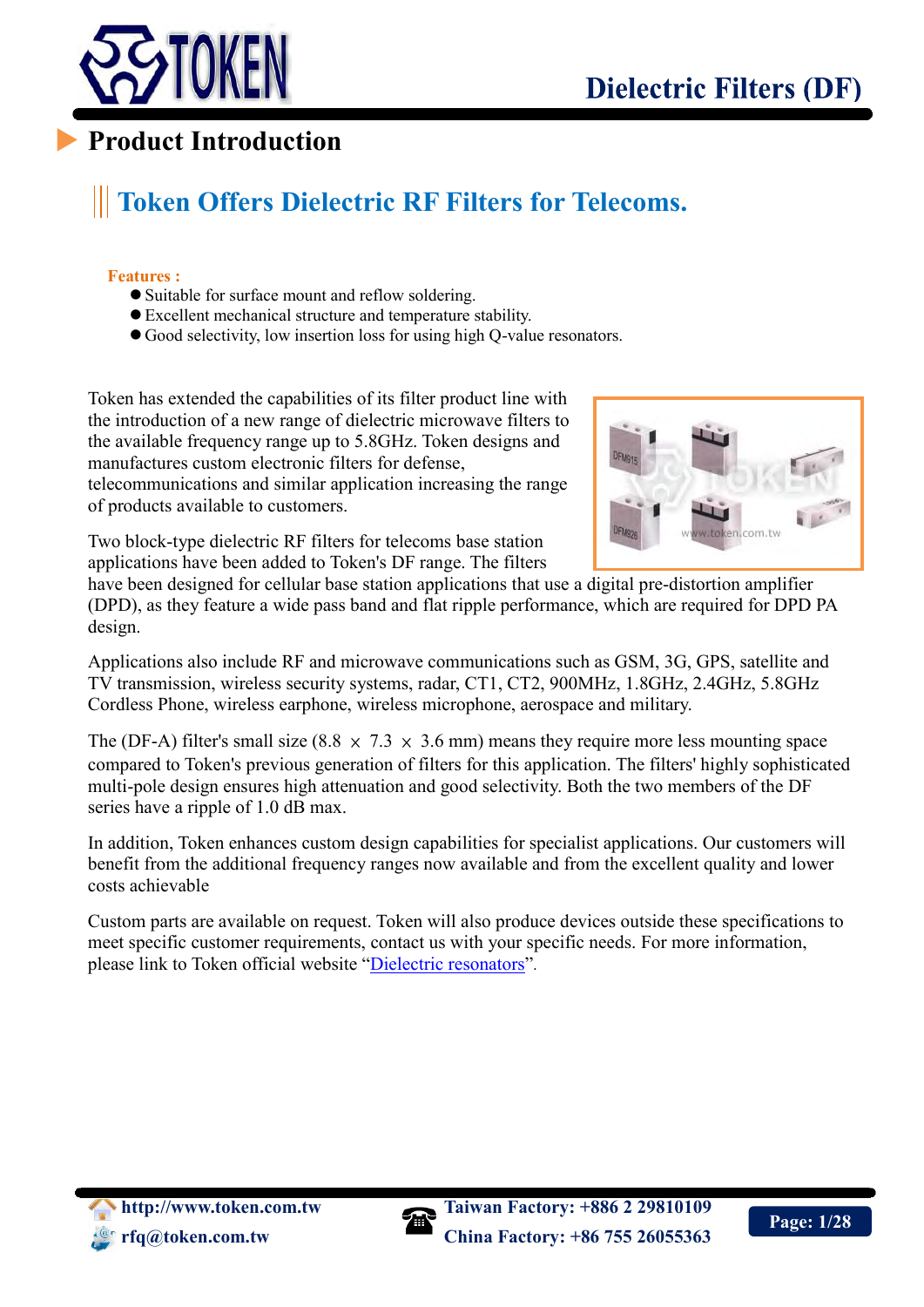

**Dimensions (Unit: mm) (DF-A)**



# **Typical Specifications**

### **Typical Specifications (DF-A)**

| Part No.          | <b>Center</b><br><b>Frequency</b><br>(MHz) | <b>Band Width</b><br>(MHz) | <b>Insertion</b><br>Loss<br>$(d)$ max. | <b>Ripple in</b><br><b>Band Width</b><br>$(dB)$ max. | V.S.W.R<br>max. | <b>Attenuation</b><br>$(dB)$ min. $(MHz)$ |
|-------------------|--------------------------------------------|----------------------------|----------------------------------------|------------------------------------------------------|-----------------|-------------------------------------------|
| <b>DF457S30A</b>  | 457                                        | $f0\pm 15$                 | 3.0                                    | 1.0                                                  | 2.0             | 17 at fo $+50$ ;<br>30 at fo-50           |
| <b>DF522S10A</b>  | 522                                        | fo $\pm$ 5                 | 3.0                                    | 0.5                                                  | 1.6             | 23 at fo $+40$ ;<br>40 at fo-40           |
| <b>DF683S30A</b>  | 683                                        | $f0\pm 15$                 | 2.5                                    | 1.0                                                  | 2.0             | 20 at fo+ $64$ ;<br>30 at fo-64           |
| <b>DF740S30A</b>  | 740                                        | fo $\pm$ 15                | 2.0                                    | 0.5                                                  | 1.8             | 14 at fo+ $64$ ;<br>$20$ at fo- $64$      |
| <b>DF864S10A</b>  | 864                                        | fo $\pm$ 5                 | 2.5                                    | 0.5                                                  | 1.5             | 15 at fo $+24$ ;<br>17 at fo-24           |
| <b>DF915S25A</b>  | 915                                        | fo $\pm$ 12.5              | 2.0                                    | 1.0                                                  | 2.0             | 20 at fo $+100$ ;<br>35 at fo-100         |
| <b>DF903S6A</b>   | 903                                        | fo $\pm 3$                 | 3.5                                    | 0.5                                                  | 1.5             | 32 at $fo+24$                             |
| <b>DF927S6A</b>   | 927                                        | fo $\pm 3$                 | 3.5                                    | 0.5                                                  | 1.5             | 32 at fo-24                               |
| <b>DF1890S80A</b> | 1890                                       | fo $\pm 40$                | 1.5                                    | 1.0                                                  | 2.0             | 15 at fo $+200$ ;<br>35 at fo-200         |
| <b>DF2403S20A</b> | 2403                                       | $f0\pm 10$                 | 3.0                                    | 0.5                                                  | 1.5             | 35 at fo $+75$                            |
| DF2475S20A        | 2475                                       | fo $\pm 10$                | 3.0                                    | 0.5                                                  | 1.5             | 35 at fo-75                               |

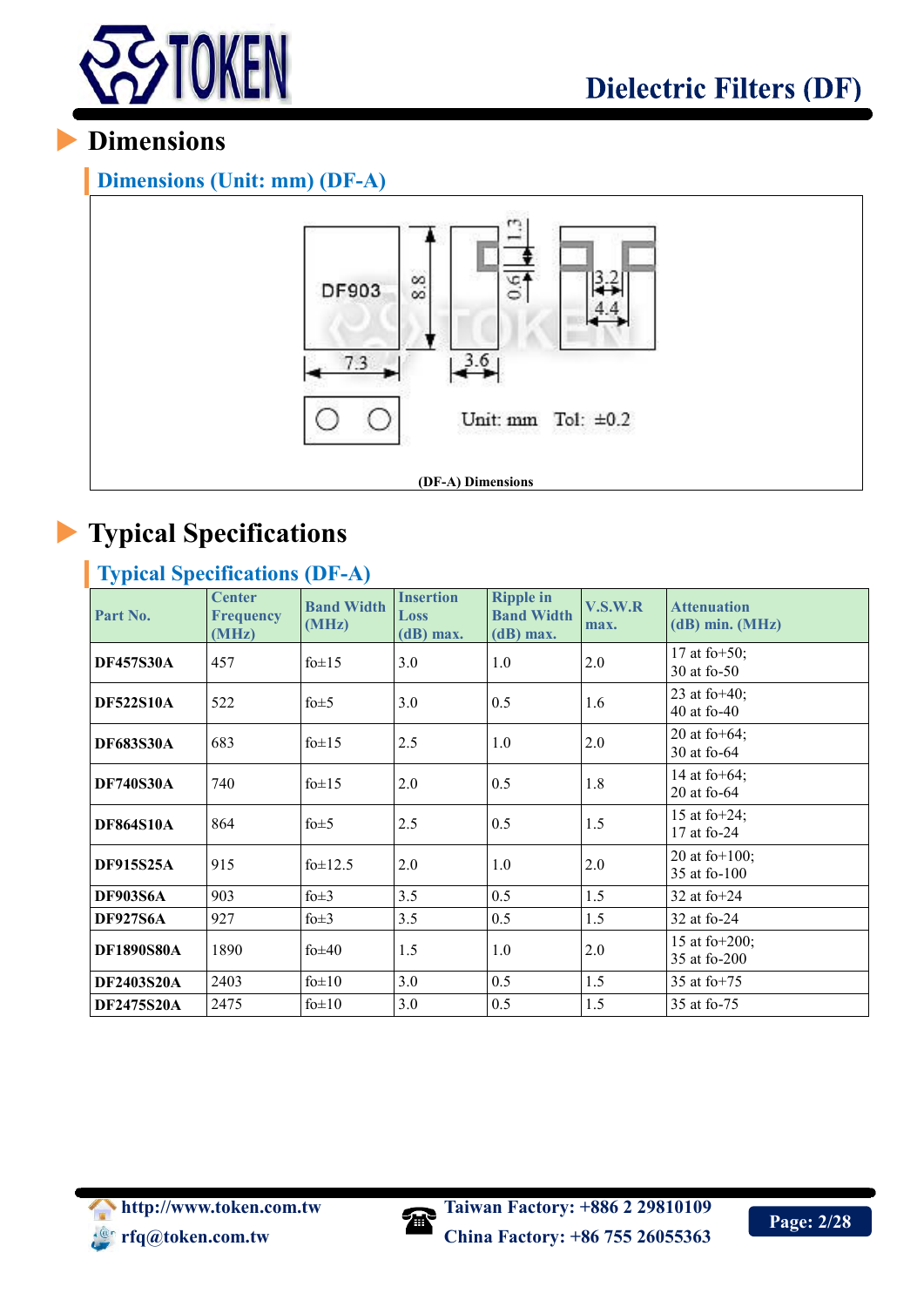

# **Typical Characteristic**

#### **Typical Characteristic (DF-A)**



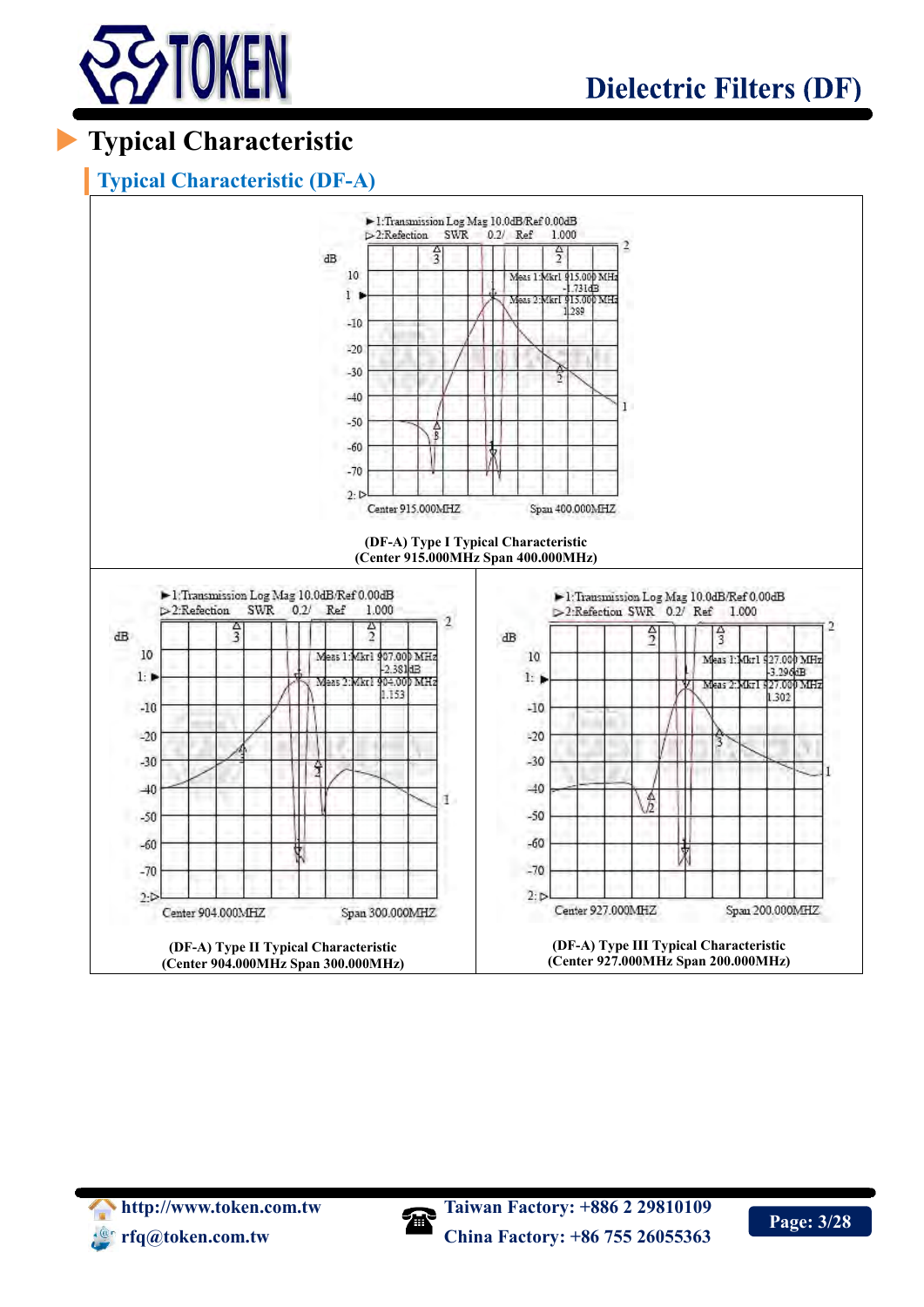

 $D$  3.6  $\times$  1.8 mm

## **Order Codes**

#### **Order Codes (DF-A)**

| DF          | 864              |              |          | 10        |                    |                     |
|-------------|------------------|--------------|----------|-----------|--------------------|---------------------|
| Part Number | Center Frequency | Connect Type |          | Bandwidth | <b>Size</b>        |                     |
|             |                  | S            | SMD type |           | A                  | $7.3 \times 3.6$ mm |
|             |                  |              |          |           | В                  | $6.0 \times 3.0$ mm |
|             |                  |              |          |           | $\overline{\rm C}$ | $4.5 \times 2.0$ mm |

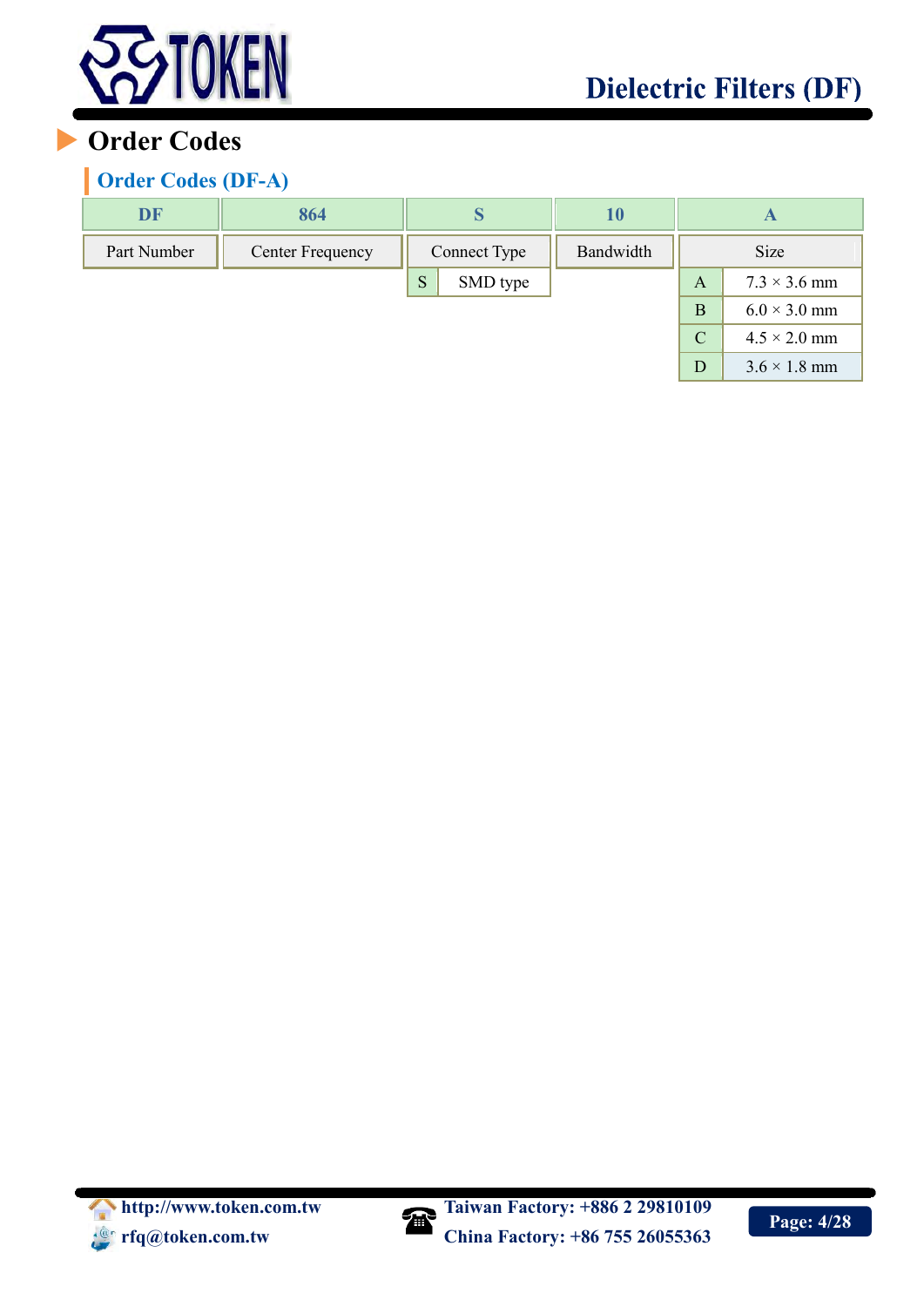

# **Token Dielectric Filter (DF-B) has a Ripple in Band Width (dB) 0.5 max.**

Token (DF-B) filter manufactures with a fine-grained, high density, high purity dielectric material to keep the best performance with a ripple in band width (dB) 0.5 max.

The (DF-B) filter's small size  $(8.5 \times 6.0 \times 3.0 \text{ mm})$ means they require more less mounting space.



Available Center Frequency 650 MHz to 916 MHz with V.S.W.R 1.5 max., insertion loss  $2.0 \sim 5.0$  (dB) max.

RF dielectric filters are mounted in a surface mount package which assures mechanical stability and excellent lead planarity. RF filters can be customed designs and tighter tolerances available on request.

Products conform to the RoHS directive. Application of specific designs also available including different Dielectric values and Q specifications adjusted to frequency requirements.

Contact us with your specific needs. For more information, please link to Token official website "[Dielectric resonators](http://www.token.com.tw/dielectric/index.html)".

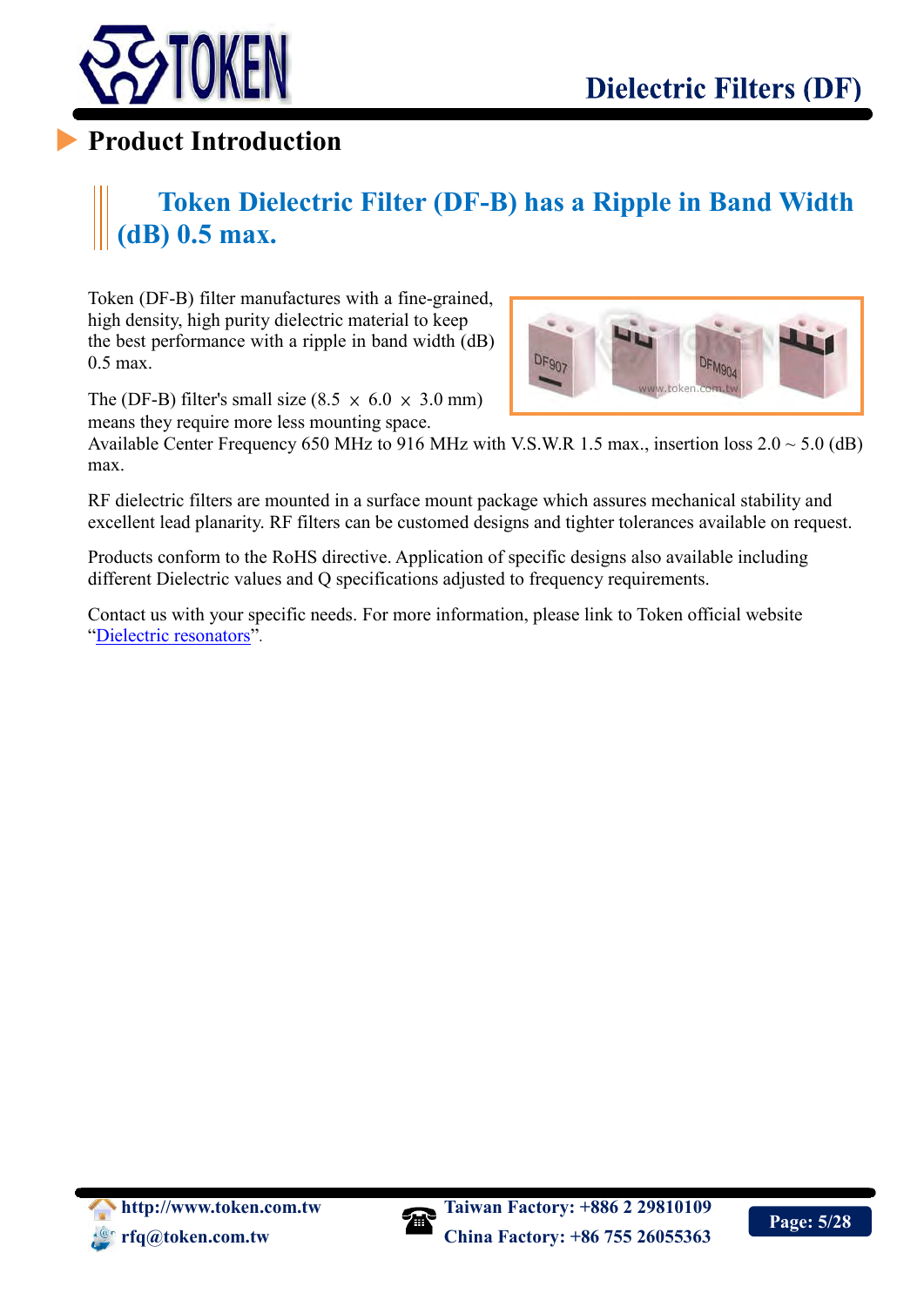

**Filters (DF-B) Dimensions (Unit: mm)**



# **Typical Specifications**

#### **Typical Specifications (DF-B)**

| Part No.         | <b>Center</b><br><b>Frequency</b><br>(MHz) | <b>Band Width</b><br>(MHz) | <b>Insertion</b><br>Loss<br>$(dB)$ max. | <b>Ripple in</b><br><b>Band Width</b><br>$(dB)$ max. | V.S.W.R<br>max. | <b>Attenuation</b><br>$(dB)$ min. $(MHz)$ |
|------------------|--------------------------------------------|----------------------------|-----------------------------------------|------------------------------------------------------|-----------------|-------------------------------------------|
| <b>DF650S30B</b> | 650                                        | fo $\pm$ 15                | 2.5                                     | 0.5                                                  | 1.5             | 19 at fo $\pm$ 64                         |
| <b>DF700S20B</b> | 700                                        | $f0\pm 10$                 | 2.5                                     | 0.5                                                  | 1.5             | 19 at fo $\pm$ 64                         |
| <b>DF710S08B</b> | 710                                        | fo $\pm 4$                 | 5.0                                     | 0.5                                                  | 1.5             | 35 at fo $+100$ ;<br>28 at $fo+50$        |
| <b>DF746S20B</b> | 746                                        | $f0\pm 10$                 | 2.5                                     | 0.5                                                  | 1.5             | $12$ at fo-20                             |
| <b>DF758S16B</b> | 758                                        | $f_0 \pm 8$                | 2.5                                     | 0.5                                                  | 1.5             | 19 at fo $\pm$ 64                         |
| <b>DF794S20B</b> | 794                                        | $f0 \pm 10$                | 2.5                                     | 0.5                                                  | 1.5             | 19 at fo $\pm$ 64                         |
| <b>DF800S08B</b> | 800                                        | $f_0 \pm 4$                | 5.0                                     | 0.5                                                  | 1.5             | 35 at fo $+100$ ;<br>28 at $fo+50$        |
| <b>DF836S20B</b> | 836                                        | $f0\pm 10$                 | 2.5                                     | 0.5                                                  | 1.5             | 19 at fo $+52$                            |
| <b>DF850S08B</b> | 850                                        | $f_0 \pm 4$                | 5.0                                     | 0.5                                                  | 1.5             | 30 at fo $+100$ ;<br>40 at fo-200         |
| <b>DF863S22B</b> | 863                                        | $f$ <sub>0</sub> $\pm$ 11  | 2.0                                     | 0.5                                                  | 1.5             | 50 at fo-90;<br>$20$ at fo+90             |
| <b>DF875S24B</b> | 875                                        | $f0\pm 12$                 | 2.3                                     | 0.5                                                  | 1.5             | 30 at fo-70                               |
| <b>DF903S09B</b> | 903                                        | $f0\pm4.5$                 | 3.5                                     | 0.5                                                  | 1.5             | 34 at fo-64;<br>41 at fo $+64$            |
| <b>DF906S20B</b> | 906                                        | $f0 \pm 10$                | 2.5                                     | 0.5                                                  | 1.5             | 19 at fo $\pm$ 64                         |
| <b>DF916S30B</b> | 916                                        | $f0\pm 15$                 | 2.7                                     | 0.5                                                  | 1.5             | 20.5 at $f_0 \pm 70$                      |

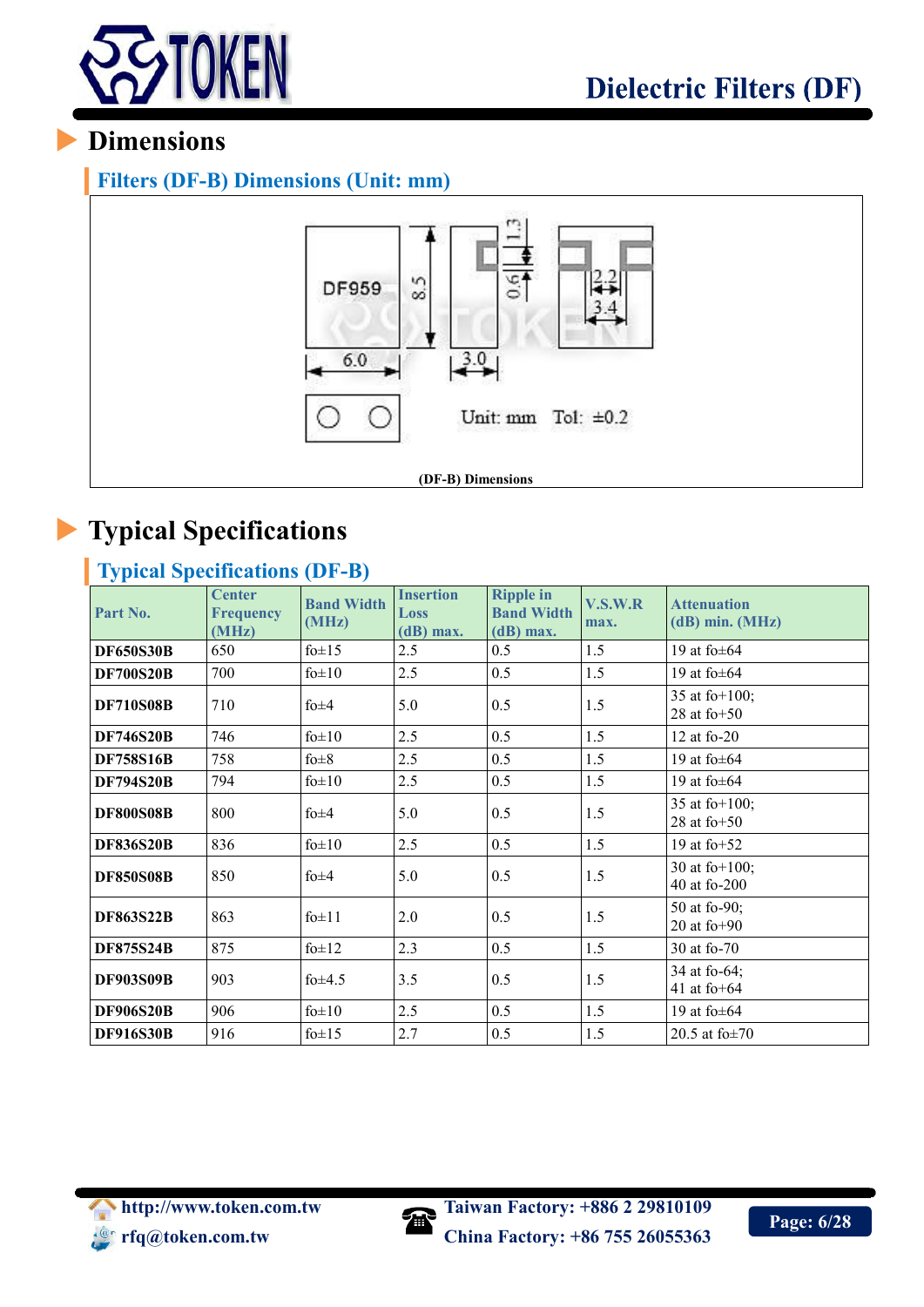

# **Typical Characteristic**

#### **Typical Characteristic (DF-B)**



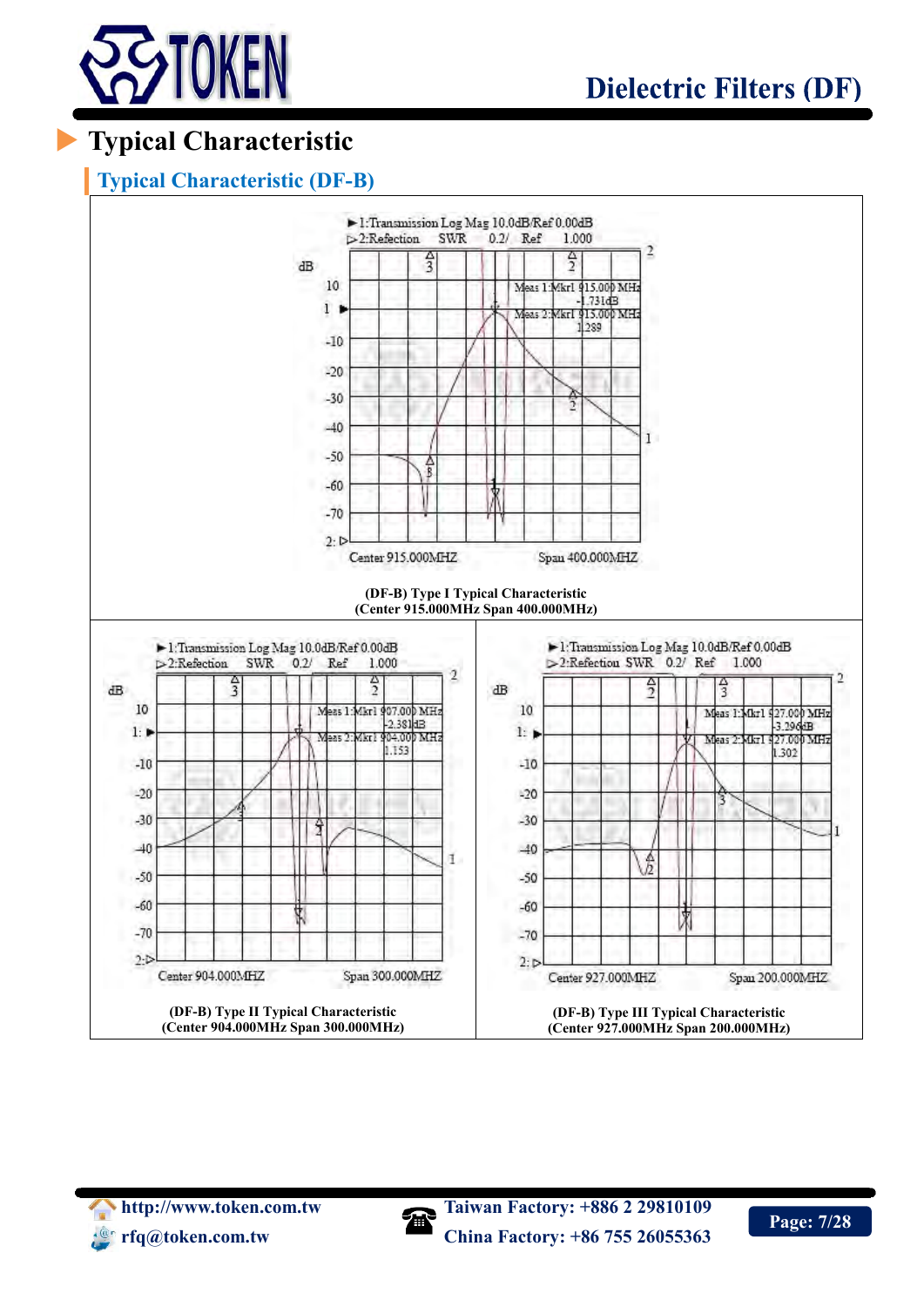

 $D$  3.6  $\times$  1.8 mm

## **Order Codes**

#### **Order Codes (DF-B)**

| DF          | 836                     |              |          | <b>20</b> |               | B                   |
|-------------|-------------------------|--------------|----------|-----------|---------------|---------------------|
| Part Number | <b>Center Frequency</b> | Connect Type |          | Bandwidth | Size          |                     |
|             |                         | S            | SMD type |           | A             | $7.3 \times 3.6$ mm |
|             |                         |              |          |           | B             | $6.0 \times 3.0$ mm |
|             |                         |              |          |           | $\mathcal{C}$ | $4.5 \times 2.0$ mm |

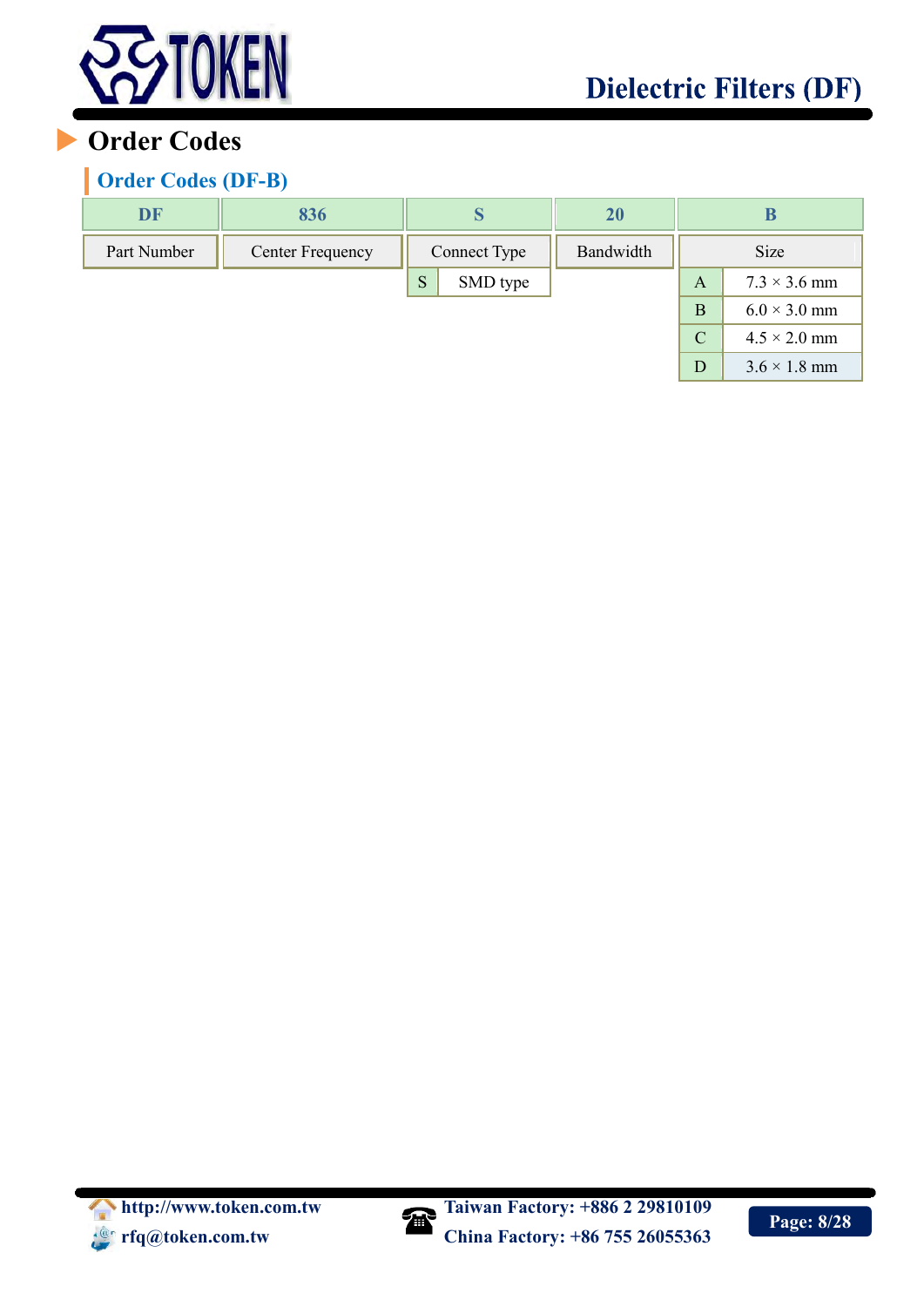

# **Token Two Block-Type Dielectric Filters (DF-C/D) range up to 5.8GHz.**

Token two block-type dielectric RF filters have been designed for cellular base station applications that use a digital pre-distortion amplifier (DPD), as they feature a wide pass band and flat ripple performance, which are required for DPD PA design.



Applications also include RF and microwave

communications such as satellite and TV transmission, wireless security systems, radar, GSM, 3G, GPS, CT1, CT2, 900MHz, 1.8GHz, 2.4GHz, 5.8GHz Cordless Phone, wireless earphone, wireless microphone, aerospace and military.

The (DF-C/D) filter's small size (4.5  $\times$  4.5  $\times$  2.0 mm) means they require more less mounting space with a ripple of 1.0 dB max and insertion loss 2.0 (dB) max. Center frequency range from 1575 MHz to 5800 MHz with V.S.W.R 2.0 max.

The surface mount RF Dielectric Filters (DF-C/D) conform to the RoHS directive and package is suitable for automatic pick and place equipment which assures mechanical stability and excellent lead planarity. Customed designs and tighter tolerances are available on request. Application of specific designs also available including different Dielectric values and Q specifications adjusted to frequency requirements.

Contact us with your specific needs. For more information, please link to Token official website "[Dielectric resonators](http://www.token.com.tw/dielectric/index.html)".

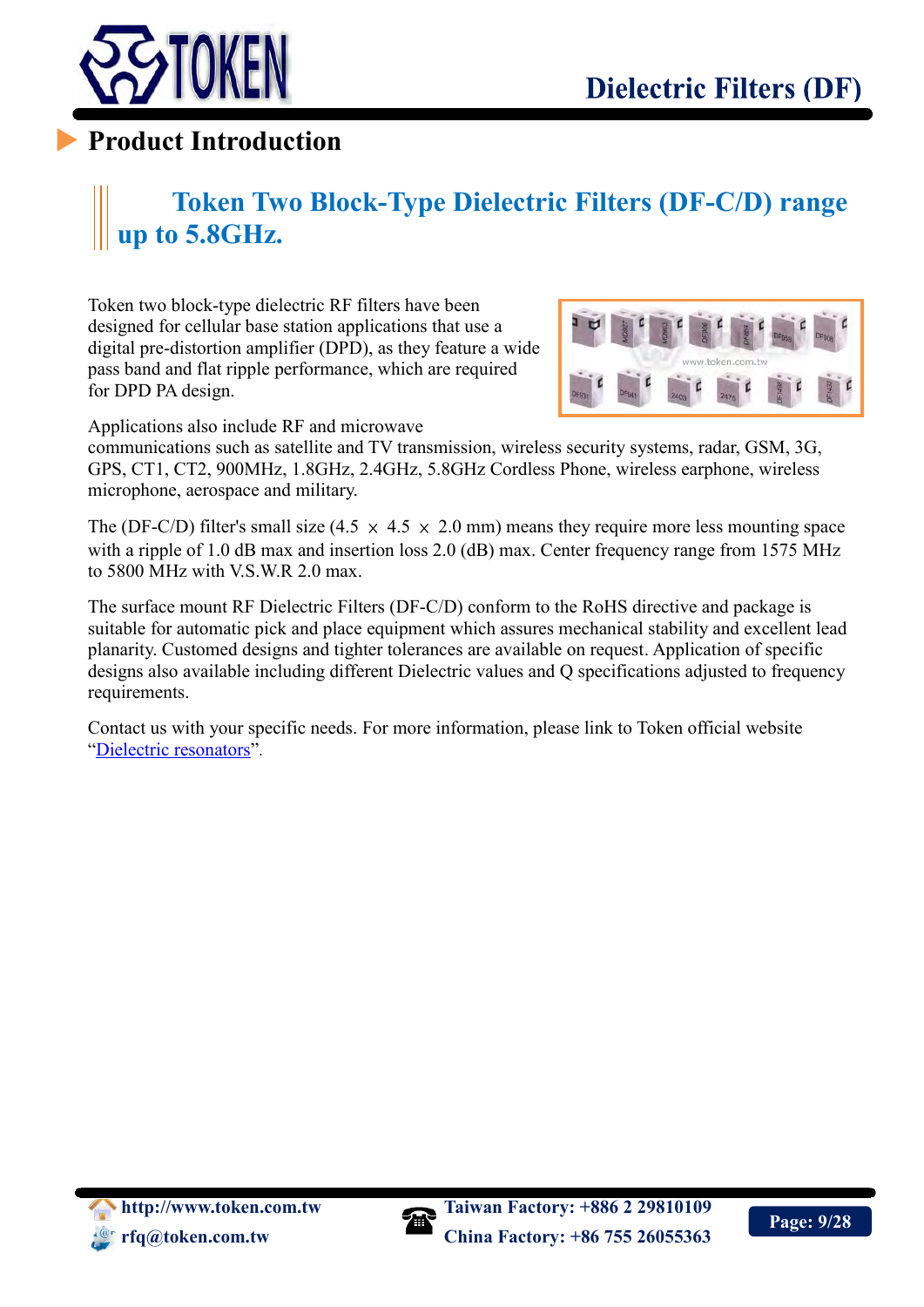

#### **Dimensions (Unit: mm) (DF-C/D)**



# **Typical Specifications**

### **Typical Specifications (DF-C/D)**

| Part No.           | <b>Center</b><br><b>Frequency</b><br>(MHz) | <b>Band Width</b><br>(MHz) | <b>Insertion</b><br>Loss<br>$(dB)$ max. | <b>Ripple in</b><br><b>Band Width</b><br>$(dB)$ max. | V.S.W.R<br>max. | <b>Attenuation</b><br>$(dB)$ min. $(MHz)$ |
|--------------------|--------------------------------------------|----------------------------|-----------------------------------------|------------------------------------------------------|-----------------|-------------------------------------------|
| <b>DF1575S40C</b>  | 1575                                       | fo $\pm 20$                | 2.0                                     | 0.7                                                  | 2.0             | 20 at fo-100; 18 at fo+100                |
| <b>DF1855S70C</b>  | 1855                                       | fo $\pm$ 35                | 2.0                                     | 0.7                                                  | 2.0             | 20 at fo+300; 20 at fo-300                |
| <b>DF1890S80C</b>  | 1890                                       | fo $\pm 40$                | 2.0                                     | 0.7                                                  | 2.0             | 15 at fo+250; 35 at fo-250                |
| <b>DF1950S90C</b>  | 1950                                       | fo $\pm$ 45                | 3.0                                     | 0.7                                                  | 2.0             | 45 at fo+975; 45 at fo-975                |
| <b>DF2332S100C</b> | 2332                                       | fo $\pm$ 50                | 2.5                                     | 0.7                                                  | 2.0             | 25 at fo+500; 40 at fo-500                |
| <b>DF2450S100C</b> | 2450                                       | fo $\pm$ 50                | 2.0                                     | 0.7                                                  | 2.0             | 12 at fo+250; 15 at fo-250                |
| <b>DF3066S170D</b> | 3066                                       | fo $\pm$ 85                | 2.0                                     | 1.0                                                  | 2.0             | 10 at fo+300; 15 at fo-300                |
| <b>DF3480S120D</b> | 3480                                       | fo $\pm 60$                | 2.0                                     | 1.0                                                  | 2.0             | 10 at fo+500; 20 at fo-500                |
| <b>DF3650S150D</b> | 3650                                       | fo $\pm$ 75                | 2.0                                     | 1.0                                                  | 2.0             | 15 at fo+750; 25 at fo-750                |
| <b>DF4880S160D</b> | 4880                                       | $f0\pm 80$                 | 2.0                                     | 1.0                                                  | 2.0             | 5 at fo+350; 15 at fo-350                 |
| <b>DF5800S200D</b> | 5800                                       | $fo \pm 100$               | 2.0                                     | 1.0                                                  | 2.0             | 5 at fo $+400$ ; 15 at fo $-400$          |

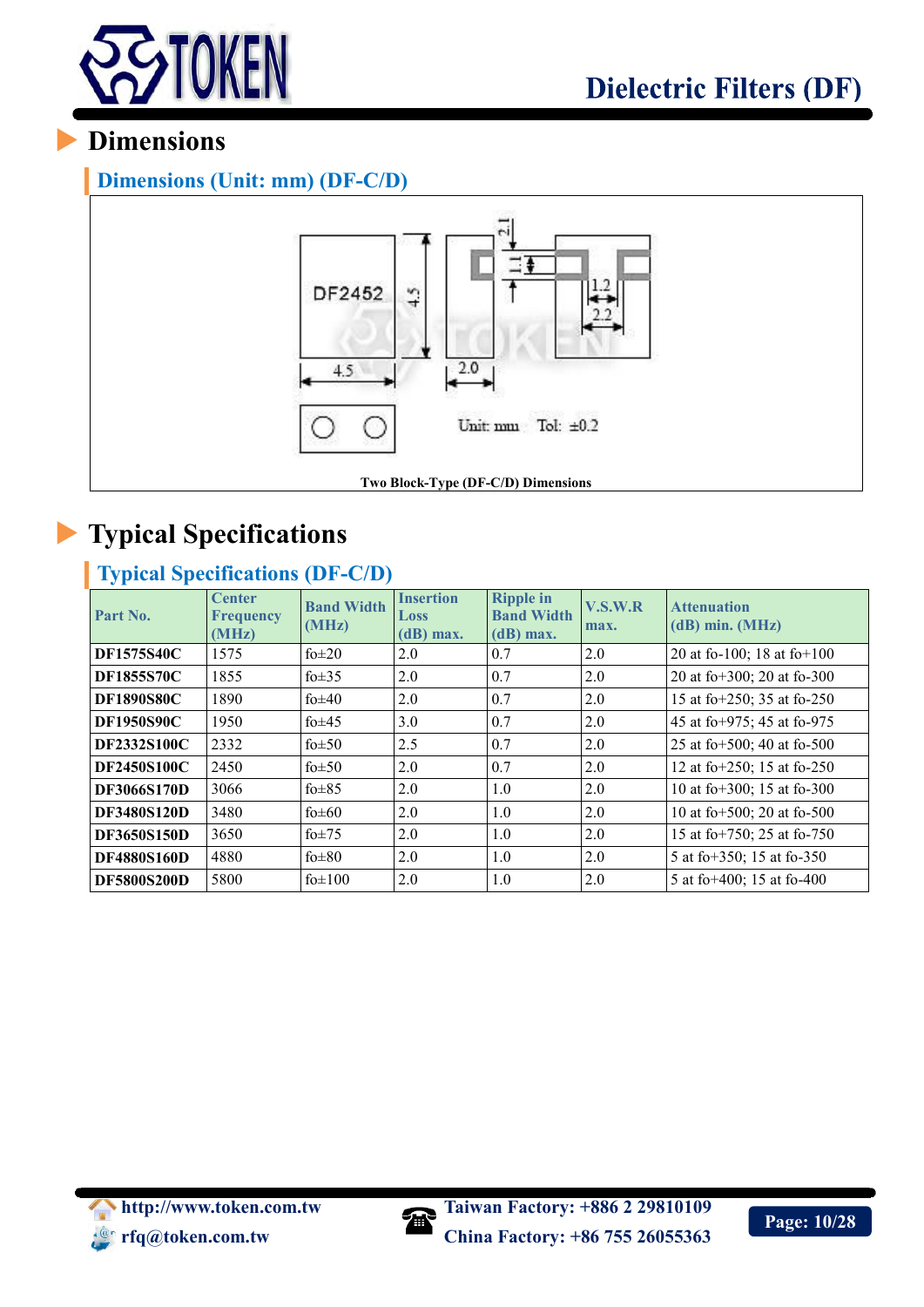

# **Typical Characteristic**

#### **Typical Characteristic (DF-C/D)**



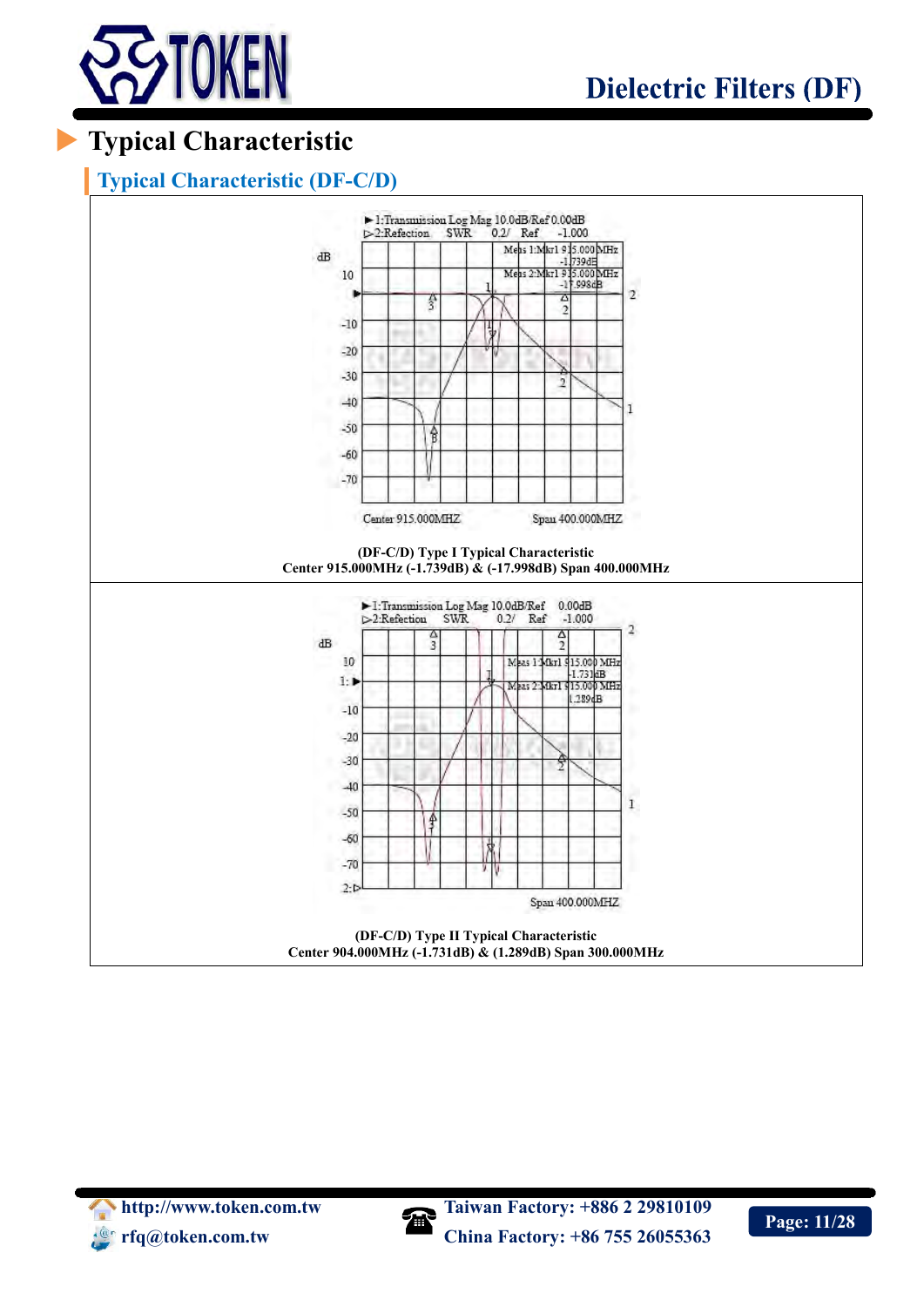

## **Order Codes**

#### **Order Codes (DF-C/D) For 2 Pole**

| <b>DF</b>   | 1950             | S                         | 90 |               |                     |
|-------------|------------------|---------------------------|----|---------------|---------------------|
| Part Number | Center Frequency | Bandwidth<br>Connect Type |    |               | <b>Size</b>         |
|             |                  | S<br>SMD type             |    | A             | $7.3 \times 3.6$ mm |
|             |                  |                           |    | B             | $6.0 \times 3.0$ mm |
|             |                  |                           |    | $\mathcal{C}$ | $4.5 \times 2.0$ mm |
|             |                  |                           |    | D             | $3.6 \times 1.8$ mm |



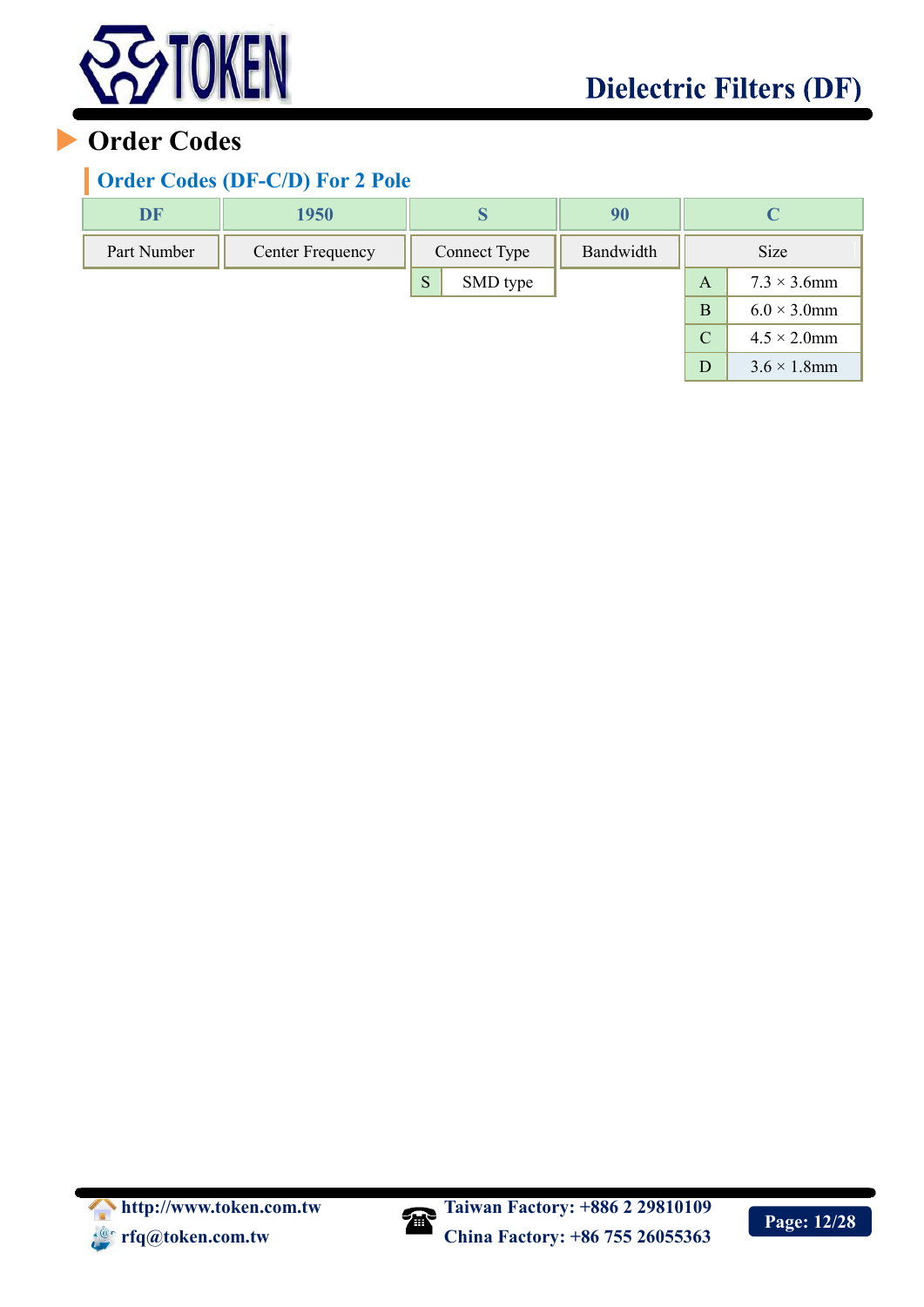

## **Dielectric Filters (DF) 3 or multi-pole range up to 5.8GHz.**

#### **Features :**

 $\overline{a}$ 

- MBP 42R Series.
- Murata DFC Series Compatible.
- Application for CT1, CT2, 900MH, 1.8GHz, 2.4G WLL Cordless phone.

The dielectric technology based on ceramic material of high Dielectric Constant (K) has been contributing great size reduction of mobile telecommunication equipment, especially cellular handset and base station. That is superior in electrical performances and reliability. Furthermore it has good mass productivity and low cost.



Token (DF) filters' highly sophisticated multi-pole design

ensures high attenuation and good selectivity. The (DF) multi-pole series filter's small size (8.6  $\times$  9.0  $\times$  3.0 mm) means they require more less mounting space with a ripple of 1.0 dB max. Insertion loss is from  $2.0 \sim 3.5$  (dB) max. Center frequency range from 860 MHz to 5800 MHz with V.S.W.R 2.0 max.

Coaxial dielectric filter is the most popular and commercially successful technology. Token takes this advance technology to manufacture coaxial type duplexer. This features high unloaded Q, excellent high power performance, flexible design capability, size reduction, low profile, and lighter weight.

Surface mount multi-pole (DF) series RF filter package is suitable for automatic pick and place equipment which assures mechanical stability and excellent lead planarity. Custom designs and tighter tolerances are available on request. Products conform to the RoHS directive.

Token will also produce devices outside these specifications to meet specific customer requirements, contact us with your specific needs. For more information, please link to Token official website "[Dielectric resonators](http://www.token.com.tw/dielectric/index.html)".



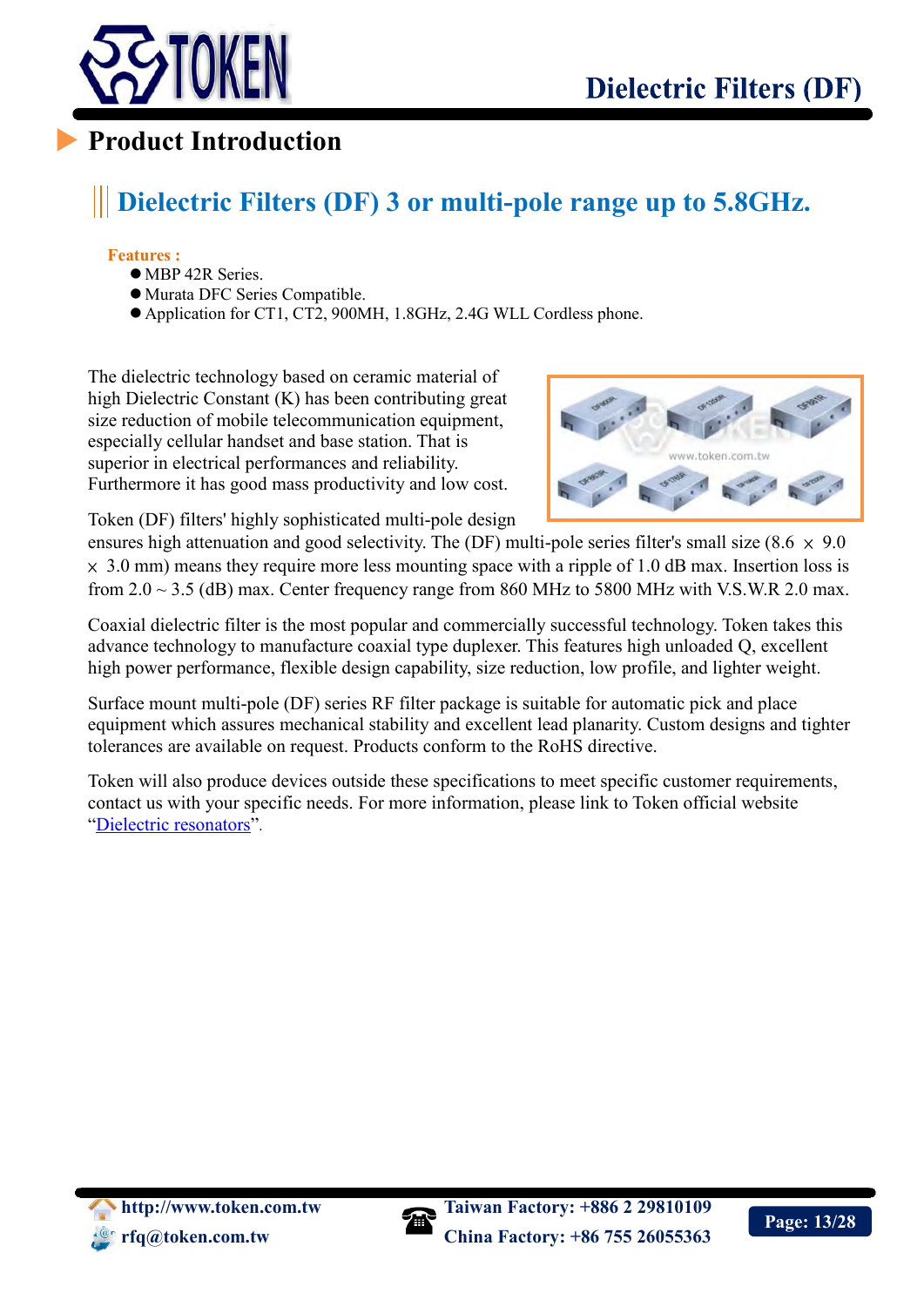

**Dimensions (Unit: mm) (DF)**



# **Typical Specifications**

#### **Typical Specifications (DF)**

| Part No.              | <b>Center</b><br><b>Frequency</b><br>(MHz) | <b>Bandwidth</b><br>(MHz) | <b>Insertion</b><br>Loss<br>$(d)$ max. | <b>Ripple in</b><br><b>Bandwidth</b><br>$(d)$ max. | V.S.W.R<br>max. | <b>Attenuation</b><br>(d)min(MHz)       |
|-----------------------|--------------------------------------------|---------------------------|----------------------------------------|----------------------------------------------------|-----------------|-----------------------------------------|
| <b>DF43R860S20A</b>   | 860                                        | fo $\pm 10$               | 3.0                                    | 0.8                                                | 2.0             | $-25$ at fo $+30$ ; $-22$ at fo $-30$   |
| DF43R1855S10A         | 1855                                       | fo $\pm$ 5                | 3.5                                    | 1.0                                                | 2.0             | $-30$ at fo $+100$ ; $-28$ at fo $-100$ |
| <b>DF43R950S20A</b>   | 950                                        | fo $\pm 10$               | 3.5                                    | 0.8                                                | 2.0             | $-40$ at fo $+30$ ; $-35$ at fo $-30$   |
| DF44R3120S60A         | 3120                                       | fo $\pm 30$               | 3.0                                    | 1.0                                                | 1.5             | $-58$ at fo $+355$ ; $-55$ at fo $-375$ |
| DF45R1120S40A         | 1120                                       | fo $\pm 20$               | 2.5                                    | 1.0                                                | 2.0             | $-50$ at fo $+50$ ; $-50$ at fo $-50$   |
| <b>DF33R815S20B</b>   | 815                                        | fo $\pm 10$               | 2.5                                    | 0.8                                                | 2.0             | $-18$ at fo $+40$ ; $-25$ at fo $-40$   |
| <b>DF33R1880S50B</b>  | 1880                                       | fo $\pm 25$               | 3.5                                    | 1.0                                                | 2.0             | $-40$ at fo $+150$ ; $-40$ at fo $-150$ |
| <b>DF23R1480S40C</b>  | 1480                                       | fo $\pm 20$               | 2.5                                    | 1.0                                                | 2.0             | $-20$ at fo $+150$ ; $-20$ at fo $-150$ |
| <b>DF23R1960S60C</b>  | 1960                                       | fo $\pm 30$               | 2.0                                    | 1.0                                                | 2.0             | -20 at fo+200; -20 at fo-200            |
| <b>DF23R2480S30C</b>  | 2480                                       | fo $\pm$ 15               | 2.5                                    | 1.0                                                | 2.0             | $-20$ at fo $+250$ ; $-20$ at fo $-250$ |
| <b>DF23R5800S200D</b> | 5800                                       | $fo \pm 100$              | 2.0                                    | 1.0                                                | 2.0             | $-5$ at fo $+400$ ; $-15$ at fo $-400$  |

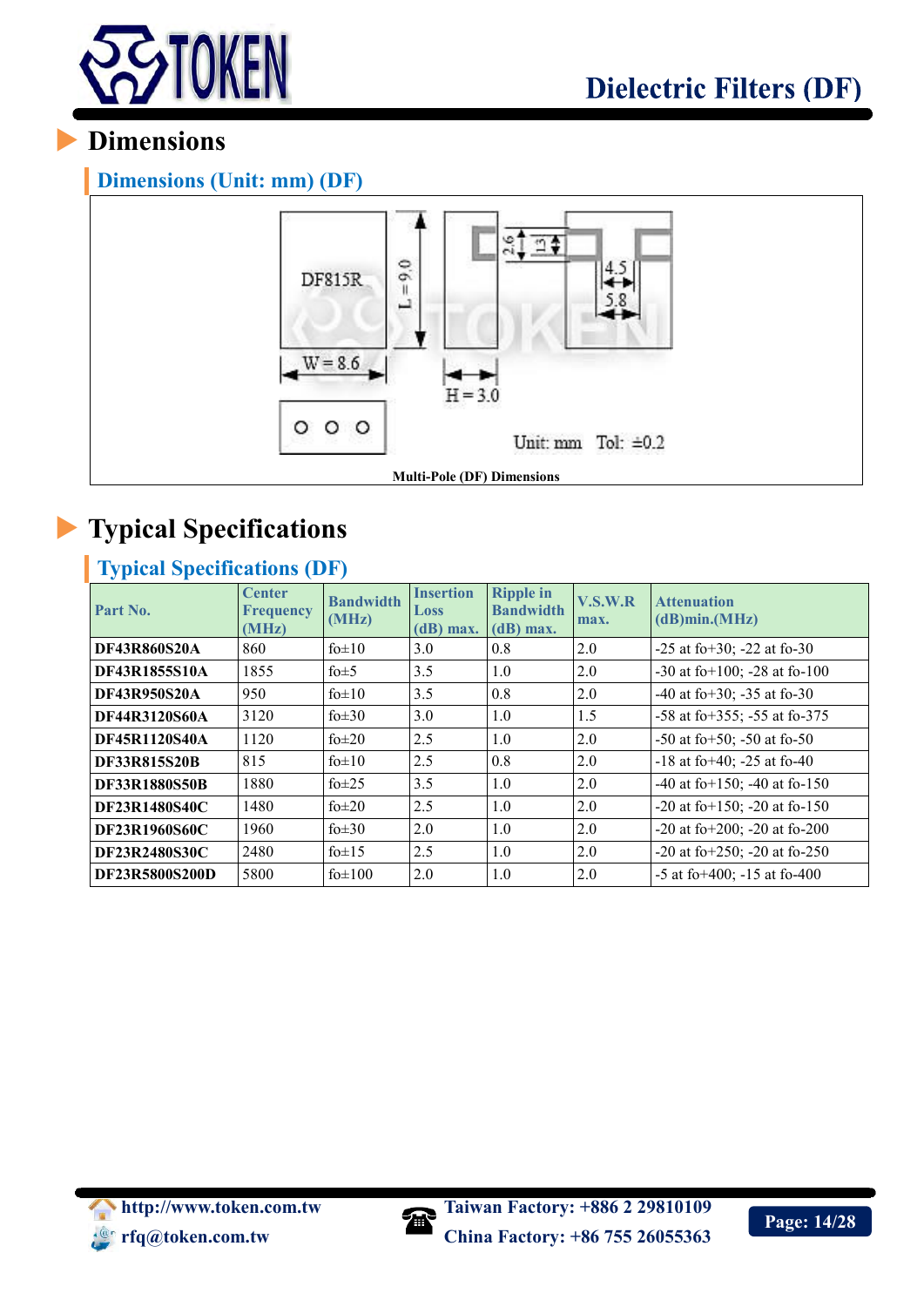

# **Typical Characteristic**

#### **Typical Characteristic (DF)**



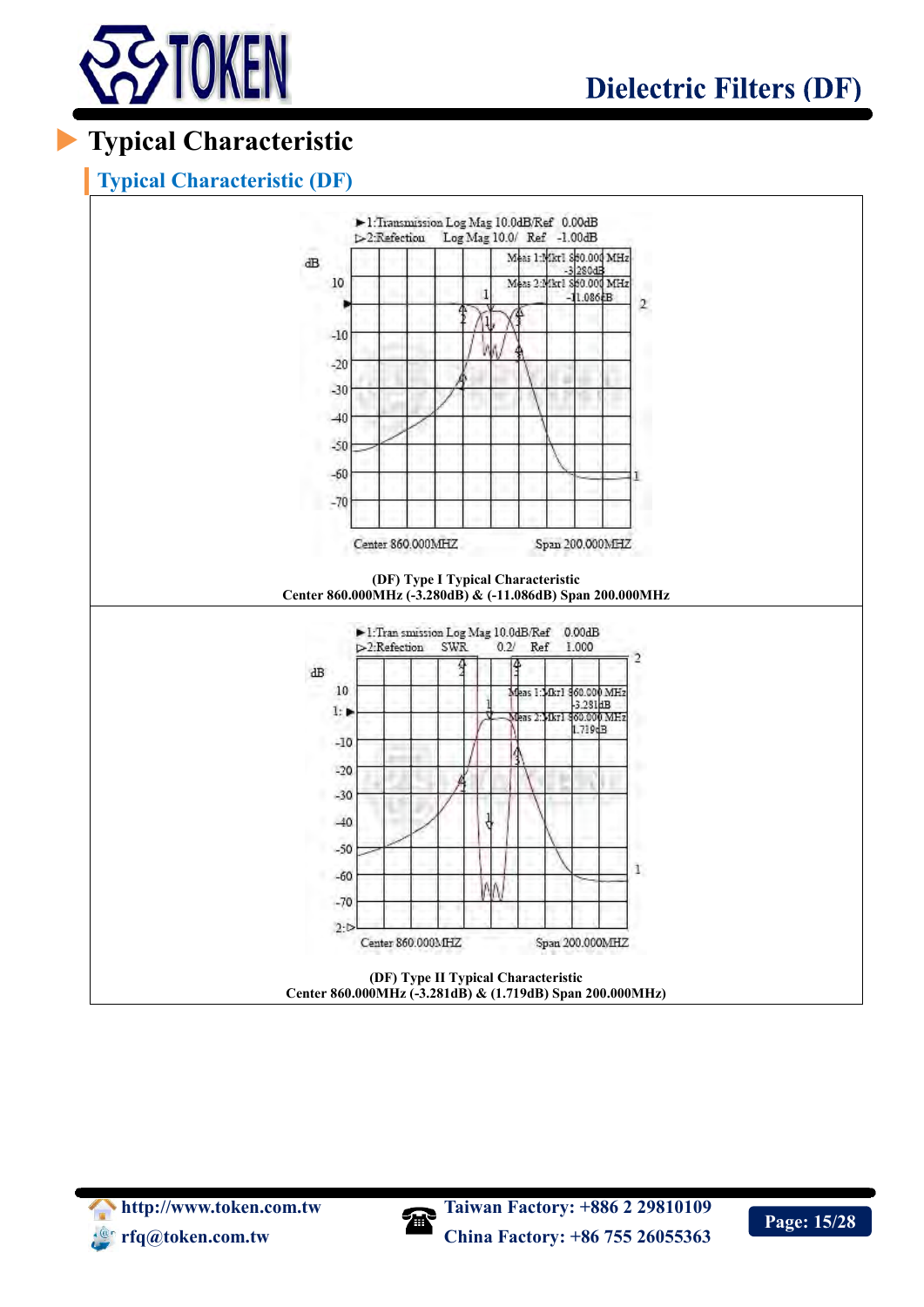

# **Order Codes**

#### **Order Codes (DF)**

| <b>DF</b>   |                |                    | <b>3R</b>              | 815                 |                 | S                  | 20                 |                             | В                                    |
|-------------|----------------|--------------------|------------------------|---------------------|-----------------|--------------------|--------------------|-----------------------------|--------------------------------------|
| Part Number | $\overline{4}$ | Thickness<br>3.8mm | Number of<br>Resonator | Center<br>Frequency | Connect<br>Type |                    | BandWidth<br>(MHz) | Size $(W \times H)$<br>(mm) |                                      |
|             | 3              | 3.0 <sub>mm</sub>  |                        | (MHz)               | S               | <b>SMD</b><br>type |                    | A                           | $11.8 \times 3.8$                    |
|             | $\overline{2}$ | 2.0 <sub>mm</sub>  |                        |                     |                 |                    |                    | B<br>$\mathcal{C}$          | $8.6 \times 3.0$<br>$5.8 \times 2.0$ |



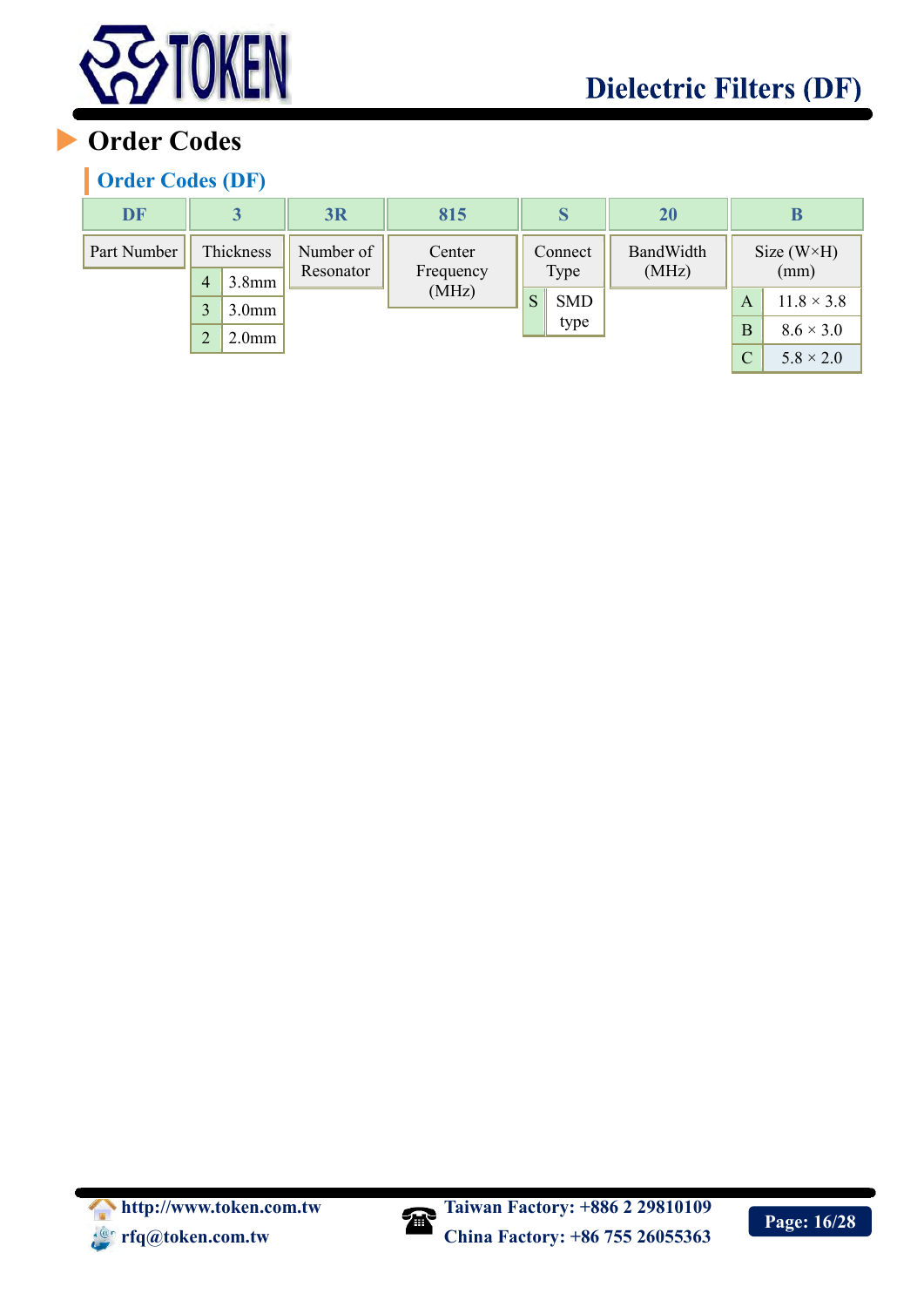

## **Dielectric Band pass Filters (BP-R) Have a Low Ripple In Bandwidth 0.5 (dB) Max.**

#### **Features :**

 $\overline{a}$ 

- Low insertion loss.
- Size small and light.
- $\bullet$  High frequency selectivity.
- Temperature compensated.

#### **Applications :**

- Trunked radio system.
- Cellular, cordless phone.
- Military affairs, Base station.

Dielectric band pass filter, known as ceramic band pass filter, dielectric ceramic filter, or microwave ceramic filter in standard resonator sizes. Token (BP-R) series center frequency range is from 915 MHz to 1220 MHz basic rules of ceramic band-pass filters and diplexer. Insertion loss is from  $2.0 \sim 3.5$  (dB) max and a ripple in bandwidth 0.5 (dB) max.



The higher the Q-factor of a resonators/band pass filters, the

better electrical performance for insertion loss. The more dielectric resonators combined together for a band pass ceramic filters, the better rejection, attenuation, and stop band will be. Determinant factor for Insertion Loss Q factor of a resonator, the bandwidth of a filter, and the number of resonators Determinant factor for Attenuation/rejection the number of resonators, connection type of resonators.

Token (BP-R) RF filters can be customed designs and tighter tolerances available on request. Token (BP-R) series are primarily designed for high dielectric constant lines and conform to the RoHS directive.

The (BP-R) series feature with high permittivity, high dielectric constants, extremely temperature stability and high Q that enables the design of stable microwave oscillators and filters. High dielectric constant (K) materials and associated products are also available for custom application requirements.

Contact us with your specific needs. For more information, please link to Token official website "[Dielectric resonators](http://www.token.com.tw/dielectric/index.html)".



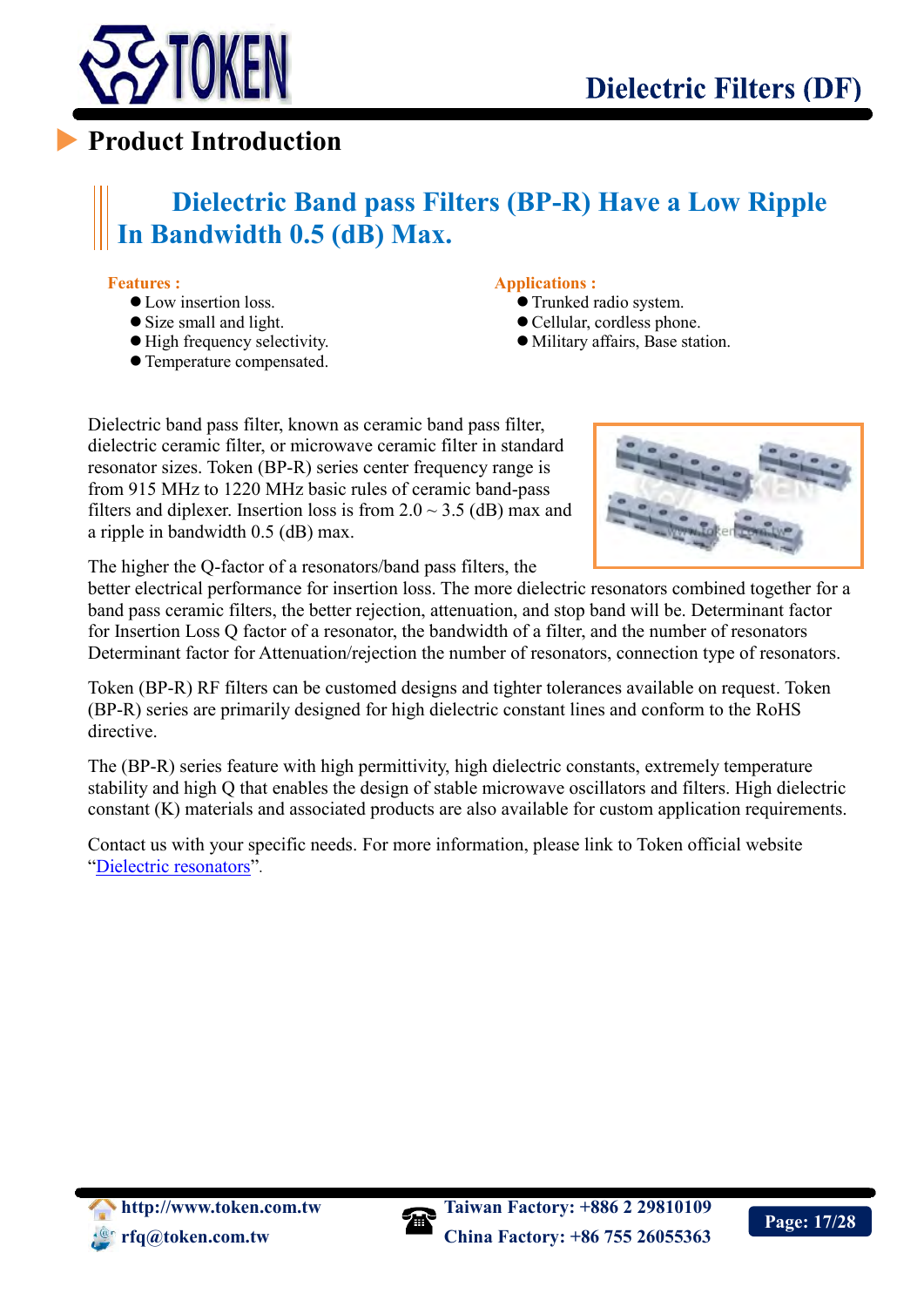

**Dimensions (Unit: mm) (BP-R)**



# **Typical Specifications**

### **Typical Specifications (BP-R)**

| Part No.            | <b>Center</b><br><b>Frequency</b><br>(MHz) | <b>Band Width</b><br>(MHz) | <b>Insertion</b><br><b>Loss</b><br>$(d)$ max. | <b>Ripple in</b><br><b>Bandwidth</b><br>$(d)$ max. | V.S.W.R<br>max. | <b>Attenuation</b><br>$(dB)$ min. $(MHz)$ |
|---------------------|--------------------------------------------|----------------------------|-----------------------------------------------|----------------------------------------------------|-----------------|-------------------------------------------|
| BP63R915-01         | 915                                        | fo $\pm$ 5                 | 2.5                                           | 0.5                                                | 1.5             | 45 at fo $\pm 100$                        |
| <b>BP64R881-02</b>  | 881                                        | fo $\pm 10$                | 2.0                                           | 0.5                                                | 2.0             | 60 at fo $\pm 100$                        |
| <b>BP84R650-01</b>  | 650                                        | fo $\pm$ 5                 | 2.5                                           | 0.5                                                | 1.5             | 70 at fo $\pm$ 55                         |
| <b>BP84R1200-03</b> | 1200                                       | fo $\pm$ 15                | 2.0                                           | 0.5                                                | 2.0             | 70 at fo $\pm 60$                         |
| BP74R959-02         | 959                                        | $f0\pm 10$                 | 2.0                                           | 0.5                                                | 2.0             | 70 at fo $\pm 80$                         |
| BP75R836-01         | 836                                        | fo $\pm$ 5                 | 3.5                                           | 0.5                                                | 1.5             | 80 at fo $\pm$ 50                         |
| BP76R1220-02        | 1220                                       | $f0\pm 10$                 | 2.5                                           | 0.5                                                | 2.0             | 80 at fo $\pm$ 50                         |



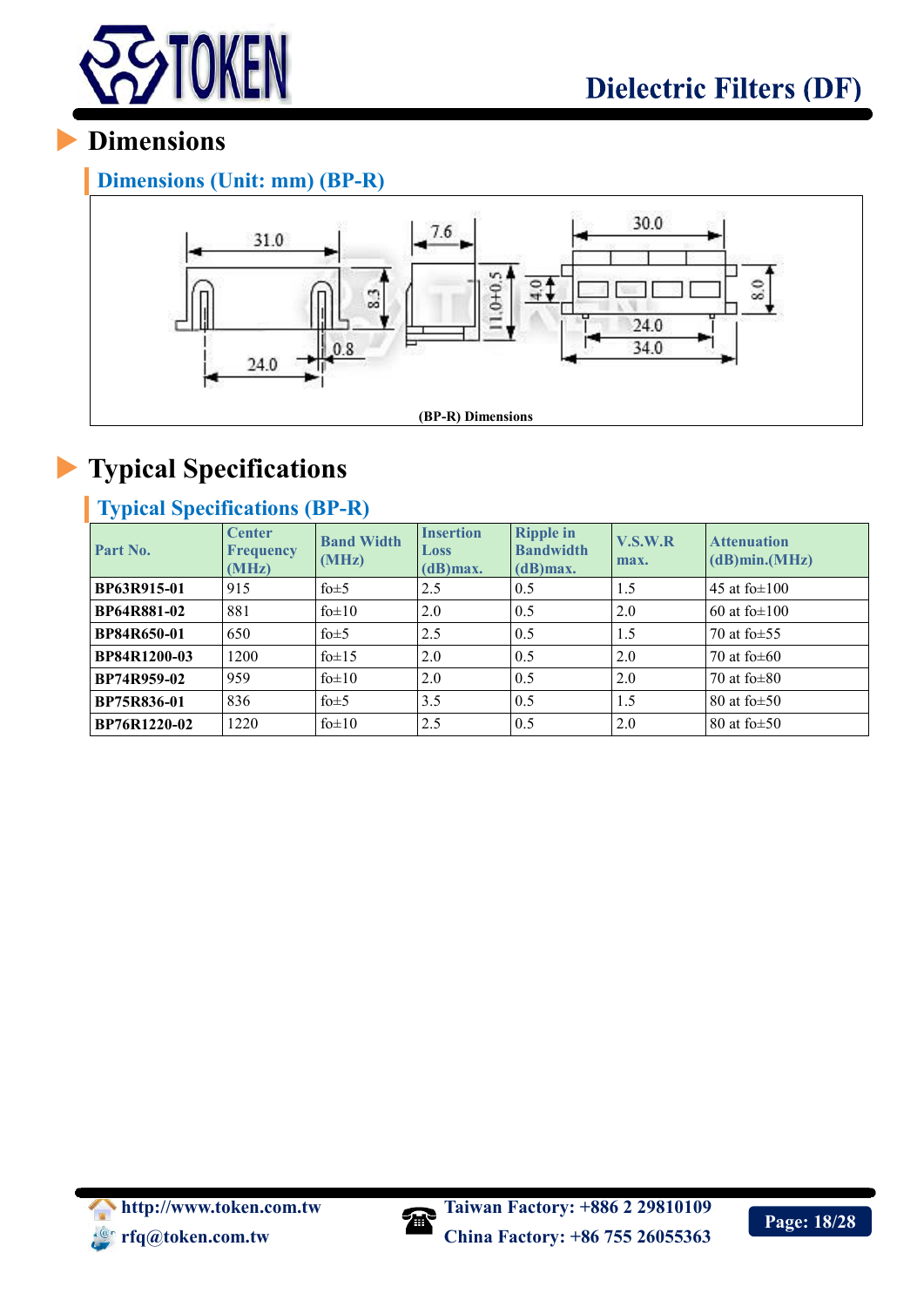

## **Order Codes**

#### **Order Codes (BP-R)**

| <b>BP</b>   |           | 4R                  | 1765                   | $\overline{\phantom{0}}$ | 01        |       |  |
|-------------|-----------|---------------------|------------------------|--------------------------|-----------|-------|--|
| Part Number | Thickness | Number of Resonator | Center Frequency (MHz) |                          | Bandwidth |       |  |
|             |           |                     |                        |                          | 01        | 10MHz |  |
|             |           |                     |                        |                          | 02        | 20MHz |  |
|             |           |                     |                        |                          | 03        | 30MHz |  |



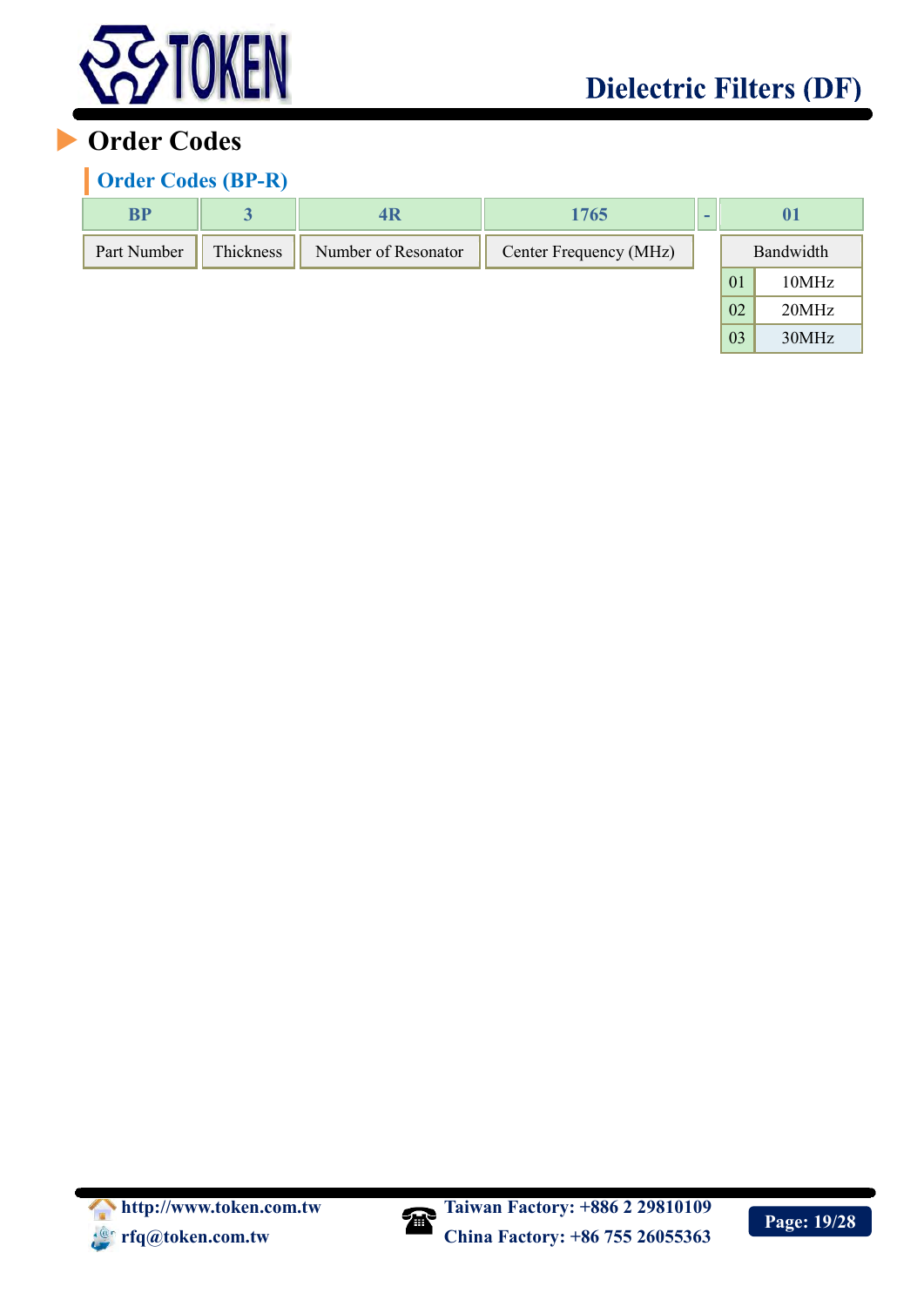

# **Low Insertion Loss Type Dielectric Filters (LJ) Series.**

#### **Features :**

- Low insertion loss
- Temperature compensated.
- $\bullet$  High frequency selectivity.
- small and lightweight.

#### **Applications :**

- Base station.
- Military affairs.
- Trunked radio system.
- Cellular, Cordless phone.

Token electronics manufacturing microwave dielectric filters, multi-layer filters, cavity filters, band-pass filter, military filters, high-frequency filters and so on, using high dielectric coefficient material and dielectric ceramics to meet specific design requirements, in line with RoHS standard.



Surface mount dielectric RF filters are mounted in a through hole package which assures mechanical stability and excellent

lead planarity. Dielectric RF filters can be customed designs and tighter tolerances available on request. Products conform to the RoHS directive and Lead-free.

LJ Series with a stable temperature coefficient, small size, high stability, low insertion loss, good weld ability. Dielectric band-pass filters for use in microwave communications, data transmission, radar, and electronic warfare, military, aerospace and other fields.

Contact us with your specific needs. For more information, please link to Token official website "[Dielectric resonators](http://www.token.com.tw/dielectric/index.html)".

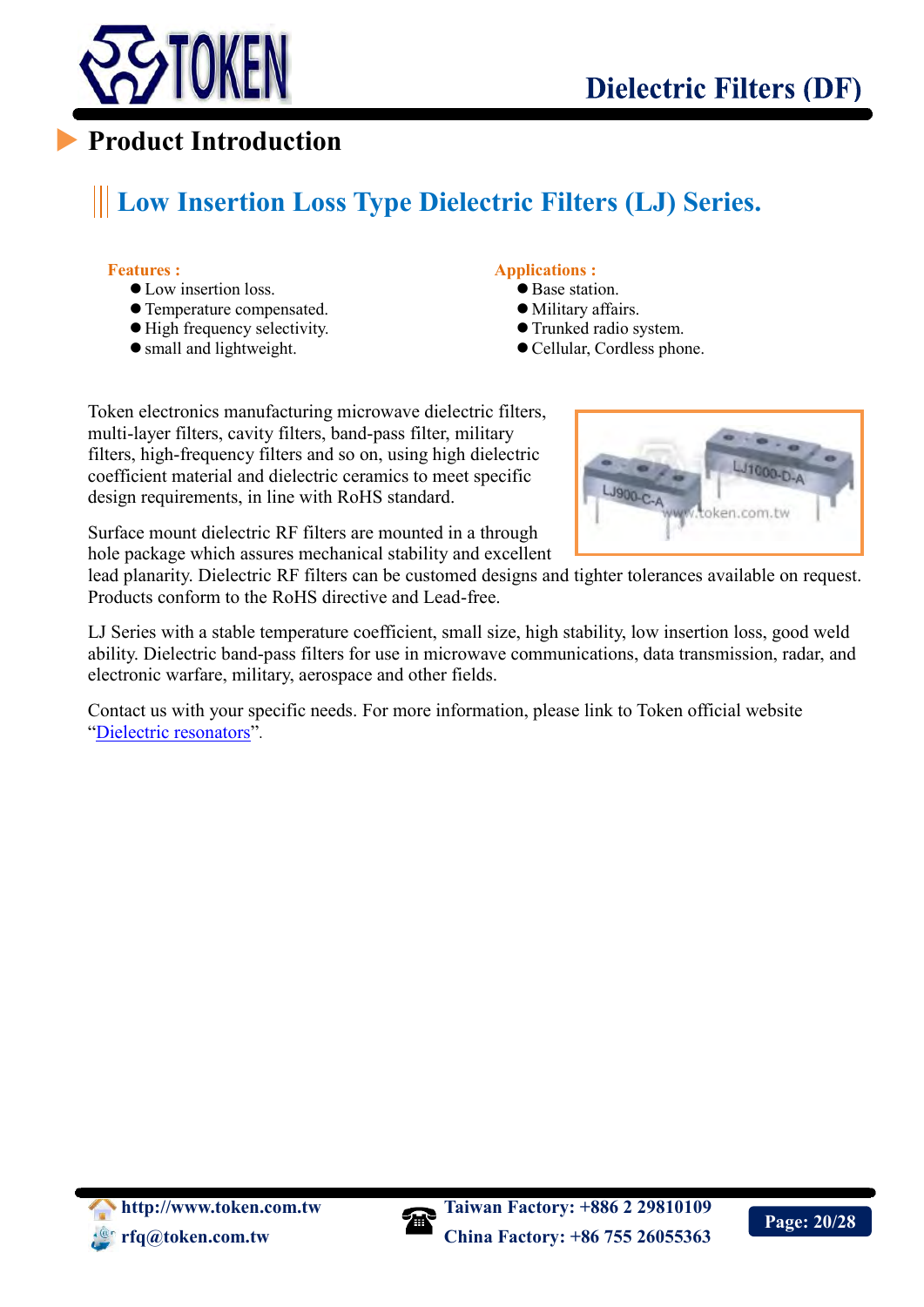

**Dimensions (Unit: mm) (LJ)**



# **Typical Specifications**

### **Typical Specifications (LJ)**

| Part No.          | <b>Center</b><br>Frequency<br>(MHz) | <b>Band Width</b><br>(MHz) | <b>Insertion</b><br>Loss<br>$(d)$ max. | <b>Ripple in</b><br><b>BandWidth</b><br>$(d)$ max. | V.S.W.R<br>max. | <b>Attenuation</b><br>(dB)min.(MHz) |
|-------------------|-------------------------------------|----------------------------|----------------------------------------|----------------------------------------------------|-----------------|-------------------------------------|
| $LJ900-C-A$       | 900                                 | fo $\pm 10$                | 2.5                                    | 0.5                                                | 1.5             | 50 at fo $\pm$ 100                  |
| <b>LJ1200-C-B</b> | 1200                                | fo $\pm$ 15                | 2.0                                    | 0.8                                                | 2.0             | 50 at fo $\pm$ 110                  |
| $LJ950-D-B$       | 950                                 | fo $\pm 10$                | 2.5                                    | 0.5                                                | 1.5             | 60 at fo $\pm 100$                  |
| LJ1250-D-B        | 1250                                | fo $\pm$ 15                | 2.0                                    | 0.8                                                | 2.0             | 60 at fo $\pm$ 110                  |



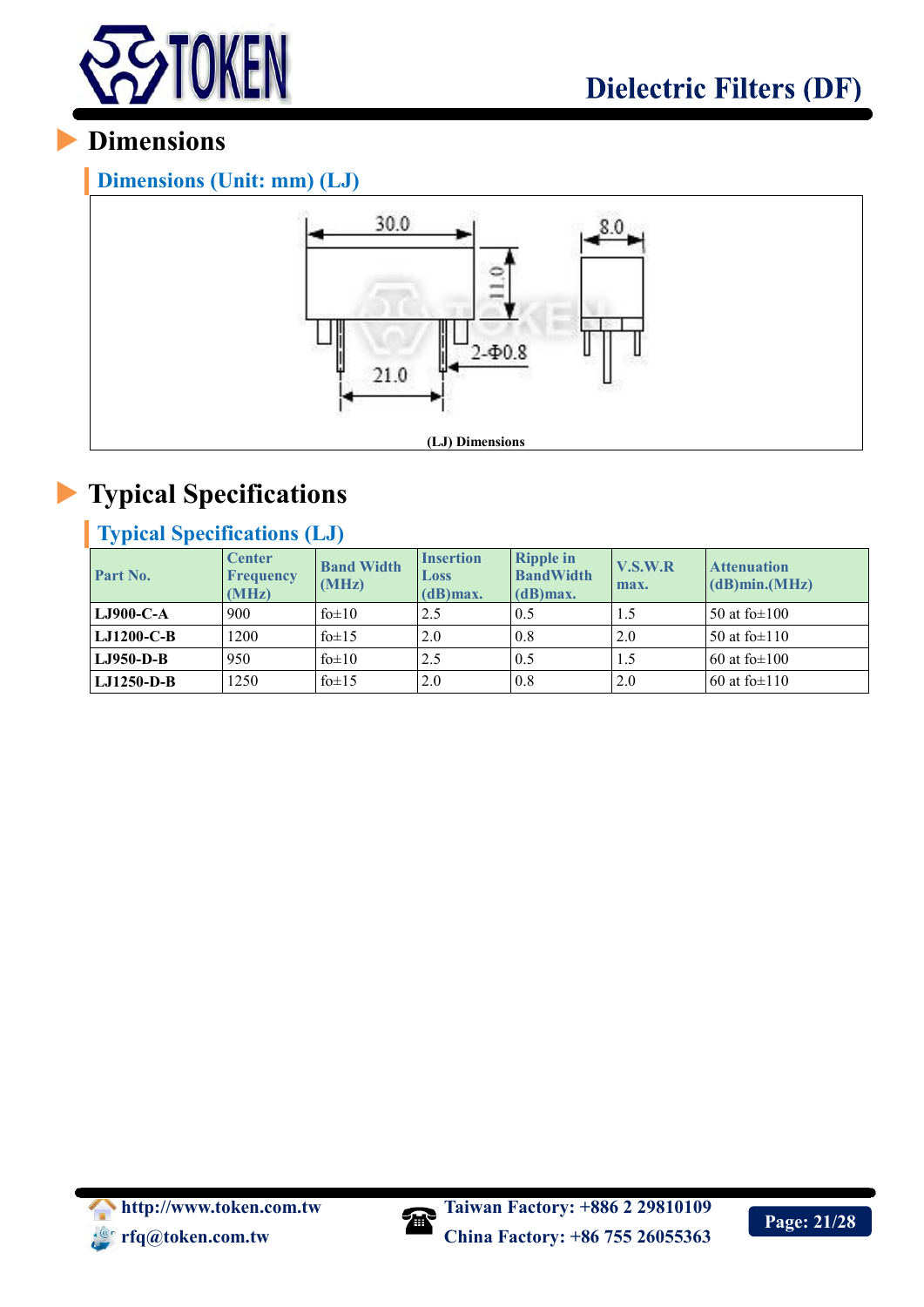

# **Typical Characteristic**

#### **Typical Characteristic (LJ)**



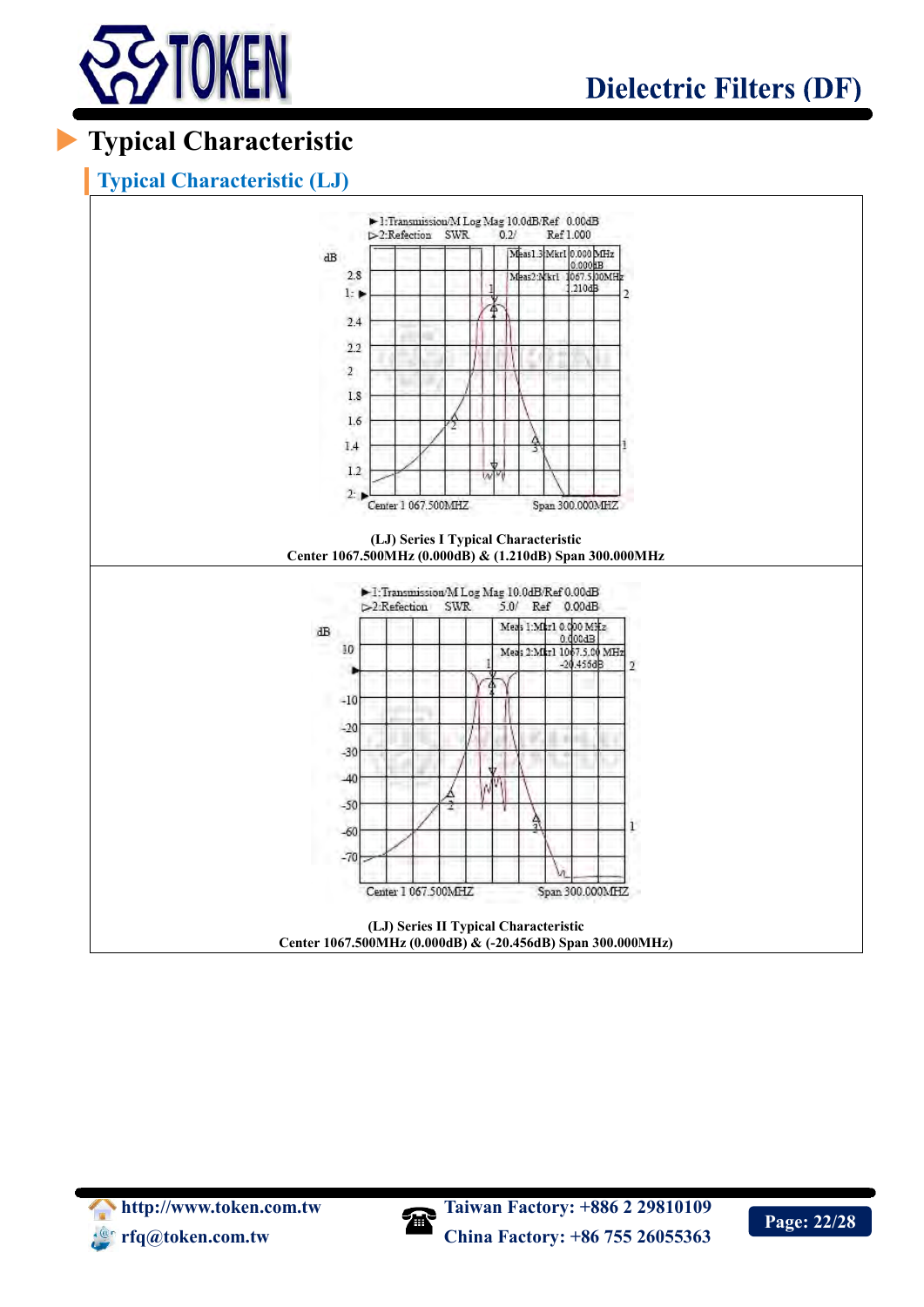

## **Order Codes**

#### **Order Codes (LJ)**

| LJJ         | 900                    | - |                     |  | - |   |           |
|-------------|------------------------|---|---------------------|--|---|---|-----------|
| Part Number | Center Frequency (MHz) |   | Number of Resonator |  |   |   | bandwidth |
|             |                        |   | ◡                   |  |   | A | 10MHz     |
|             |                        |   |                     |  |   | B | 20MHz     |



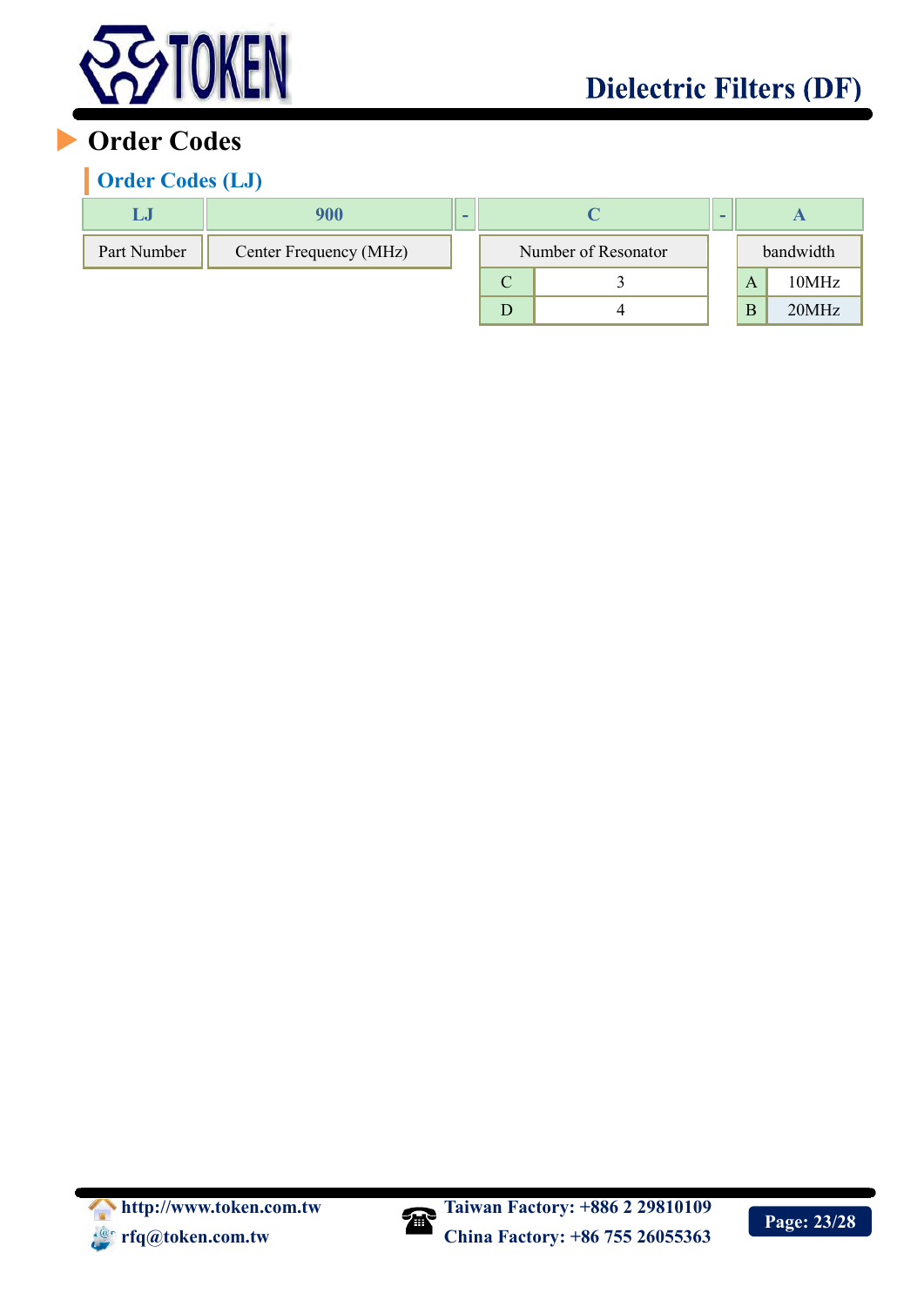

# **Token Dielectric Band pass Filters (BP-S) for high performance microwave filters and oscillators.**

#### **Features :**

 $\overline{a}$ 

- **C**Low insertion loss
- $\bullet$  High frequency selectivity.
- Temperature compensated.
- SMD Package, small and light.

#### **Applications :**

- Base station.
- Military affairs.
- Trunked radio system.
- Cellular, Cordless phone.

(BP-S) series with a high dielectric constant is the best microwave filters and oscillators.

Token Ceramic Dielectric material has a high dielectric constant and high Q values, and high temperature stability, especially for the design and stability of the microwave oscillations and filtering. German bond ceramic media for CT1, CT2, 900MHz, 1.8GHz, 2.4GHz, 5.8GHz cordless phones, wireless headsets, wireless microphones.

Token electronics manufacturing microwave dielectric filters,

multi-layer filters, cavity filters, band-pass filter, military filters, and high-frequency filters, using low insertion loss, high Q, high frequency selectivity, and microwave dielectric ceramics to meet specific design requirements. Comply with RoHS standards.

(BP-S) series of dielectric filters and stable temperature coefficient, small size and high stability, low insertion loss and good weld ability. Dielectric band-pass filters for use in microwave communications, data transmission, radar, and electronic warfare, military, aerospace and other fields.

Custom parts are available on request. Token will also produce devices outside these specifications to meet specific customer requirements, contact us with your specific needs. For more information, please link to Token official website "[Dielectric resonators](http://www.token.com.tw/dielectric/index.html)".



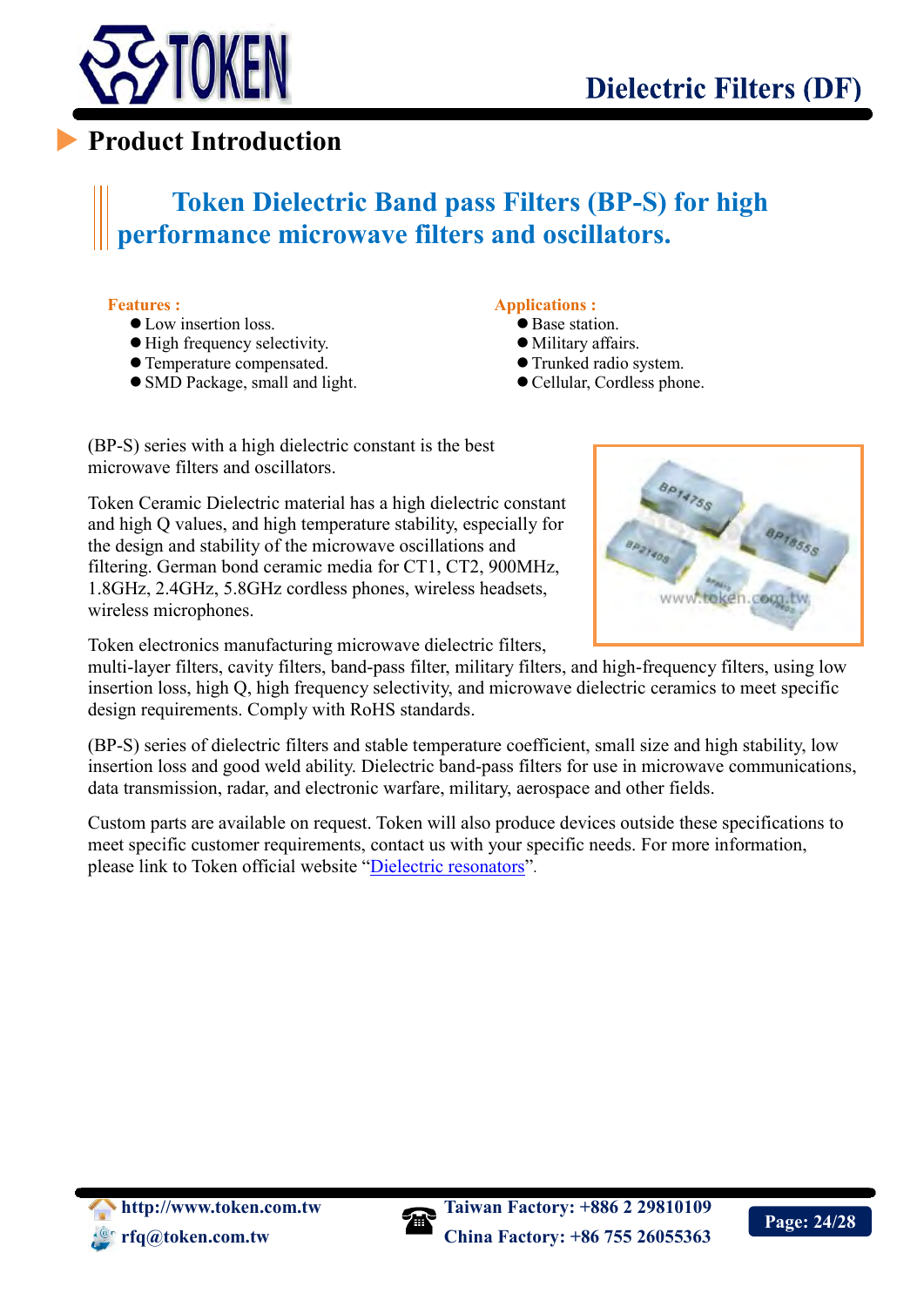

**Dimensions (Unit: mm) (BP-S)**





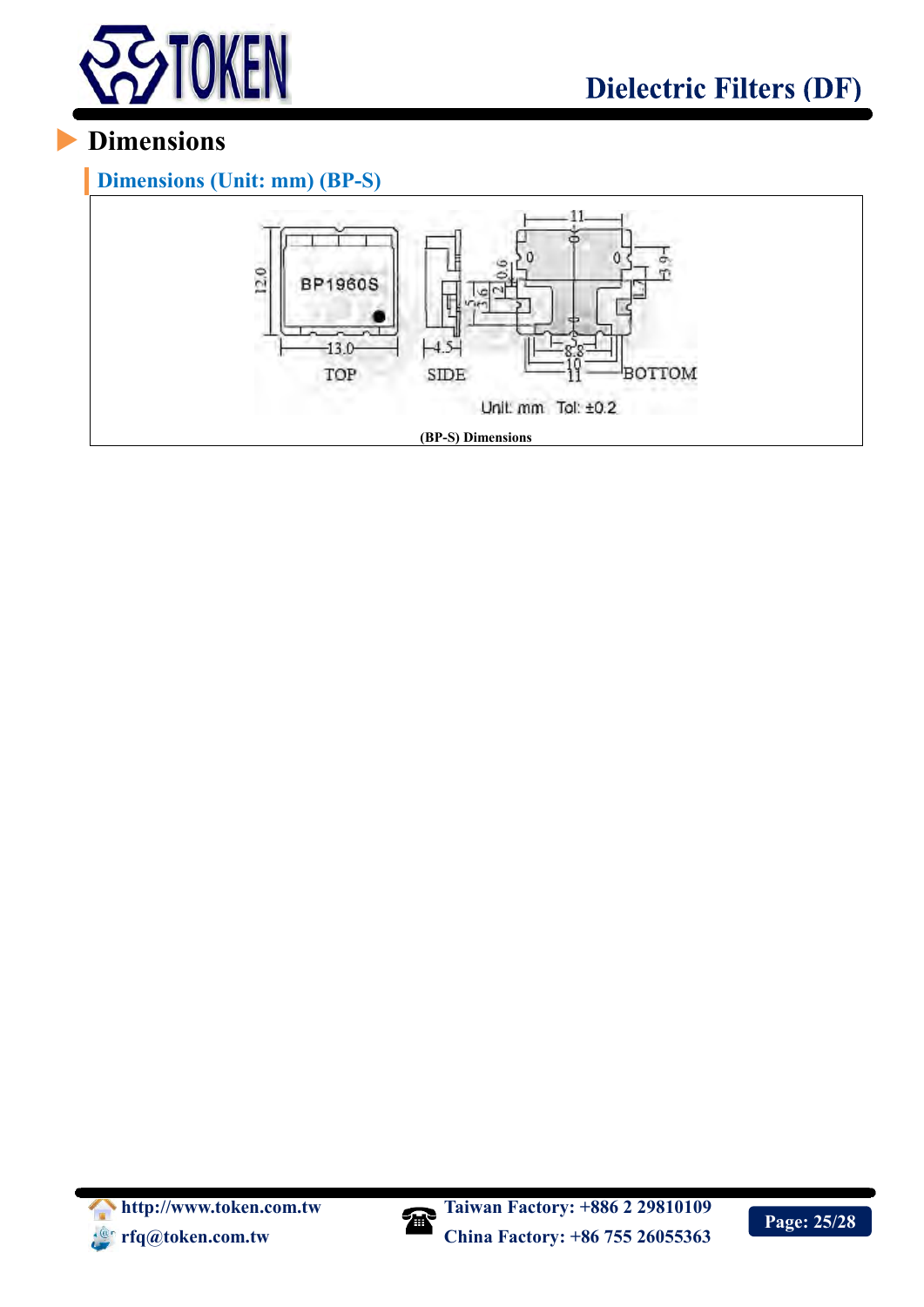

# **Typical Specifications**

#### **Typical Specifications (BP-S)**

| Part No.             | <b>Center</b><br><b>Frequency</b><br>(MHz) | <b>Band Width</b><br>(MHz) | <b>Insertion</b><br>Loss<br>$(dB)$ max. | <b>Ripple in</b><br><b>bandwidth</b><br>$(dB)$ max. | V.S.W.R<br>max. | <b>Attenuation</b><br>(dB)min.(MHz) |
|----------------------|--------------------------------------------|----------------------------|-----------------------------------------|-----------------------------------------------------|-----------------|-------------------------------------|
| <b>BP33R881S30A</b>  | 881.5                                      | $f0 \pm 12.5$              | 2.5                                     | 1.0                                                 | 1.8             | 53 at fo±779                        |
| <b>BP64R836S30A</b>  | 836.5                                      | fo $\pm$ 15                | 3.0                                     | 1.2                                                 | 1.7             | 18 at $f_0 \pm 32.5$                |
| <b>BP64R881S30A</b>  | 881.5                                      | fo $\pm$ 15                | 3.0                                     | 1.2                                                 | 1.7             | 18 at fo $\pm 32.5$                 |
| <b>BP34R1765S30A</b> | 1765                                       | fo±15                      | 3.5                                     | 1.0                                                 | 1.8             | 30 at fo $\pm 90$                   |
| <b>BP34R1855S30A</b> | 1855                                       | fo $\pm$ 15                | 3.5                                     | 1.0                                                 | 1.8             | 30 at fo $\pm 90$                   |
| <b>BP55R1750S60A</b> | 1750                                       | fo $\pm 30$                | 3.0                                     | 1.5                                                 | 1.7             | 30 at fo $\pm 1810$                 |
| <b>BP55R1765S10A</b> | 1765                                       | fo $\pm$ 5                 | 5.0                                     | 1.0                                                 | 1.8             | 20 at fo $\pm 20$                   |
| <b>BP55R1765S30A</b> | 1765                                       | fo $\pm$ 15                | 3.0                                     | 1.3                                                 | 1.6             | 40 at fo $\pm 80$                   |
| <b>BP55R1855S10A</b> | 1855                                       | fo $\pm$ 5                 | 5.0                                     | 1.0                                                 | 1.8             | 20 at fo $\pm 20$                   |
| <b>BP55R1855S30A</b> | 1855                                       | fo $\pm$ 15                | 3.8                                     | 1.3                                                 | 1.6             | 40 at fo $\pm 80$                   |
| <b>BP66R1755S10A</b> | 1755                                       | fo $\pm$ 5                 | 10.0                                    | 1.0                                                 | 2.0             | 22at fo $\pm$ 1765                  |
| <b>BP66R1845S10A</b> | 1845                                       | fo $\pm 4.5$               | 13.0                                    | 3.0                                                 | 2.0             | 28 at fo $\pm 1855$                 |
| <b>BP34R2315S30A</b> | 2315                                       | fo $\pm$ 15                | 2.7                                     | 1.0                                                 | 1.7             | 40 at fo $\pm 160$                  |
| BP34R2385S30A        | 2385                                       | fo±15                      | 2.7                                     | 1.0                                                 | 1.7             | 40 at fo $\pm 160$                  |
| <b>BP34R2442S80A</b> | 2442                                       | fo $\pm 42$                | 2.5                                     | 1.0                                                 | 1.7             | 40 at fo $\pm 160$                  |
| <b>BP64R409S10A</b>  | 409.5                                      | fo $\pm 3.5$               | 3.0                                     | 0.8                                                 | 1.7             | 30 at fo $\pm 423$                  |
| <b>BP64R426S10A</b>  | 426.5                                      | fo $\pm 3.5$               | 3.0                                     | 0.8                                                 | 1.7             | 30 at fo $\pm 413$                  |
| <b>BP66R1410S30A</b> | 1410                                       | fo±14.5                    | 3.0                                     | 1.0                                                 | 1.5             | 18 at fo $\pm 34.5$                 |
| <b>BP86R1474S10A</b> | 1474                                       | fo $\pm 2.5$               | 12.0                                    | 2.8                                                 | 2.0             | 15 at fo $\pm 10$                   |
| <b>BP34R1880S60A</b> | 1880                                       | fo $\pm$ 32.5              | 2.5                                     | 1.0                                                 | 1.5             | 18 at fo $\pm 100$                  |
| <b>BP34R1960S60A</b> | 1960                                       | $f0\pm 32.5$               | 3.0                                     | 1.0                                                 | 1.4             | 45 at fo $\pm 130$                  |
| <b>BP34R1950S60A</b> | 1950                                       | fo $\pm 30$                | 3.0                                     | 1.0                                                 | 1.8             | 38 at fo $\pm 60$                   |
| <b>BP34R2140S60A</b> | 2140                                       | fo $\pm 30$                | 3.0                                     | 1.0                                                 | 1.8             | 38 at fo $\pm 60$                   |

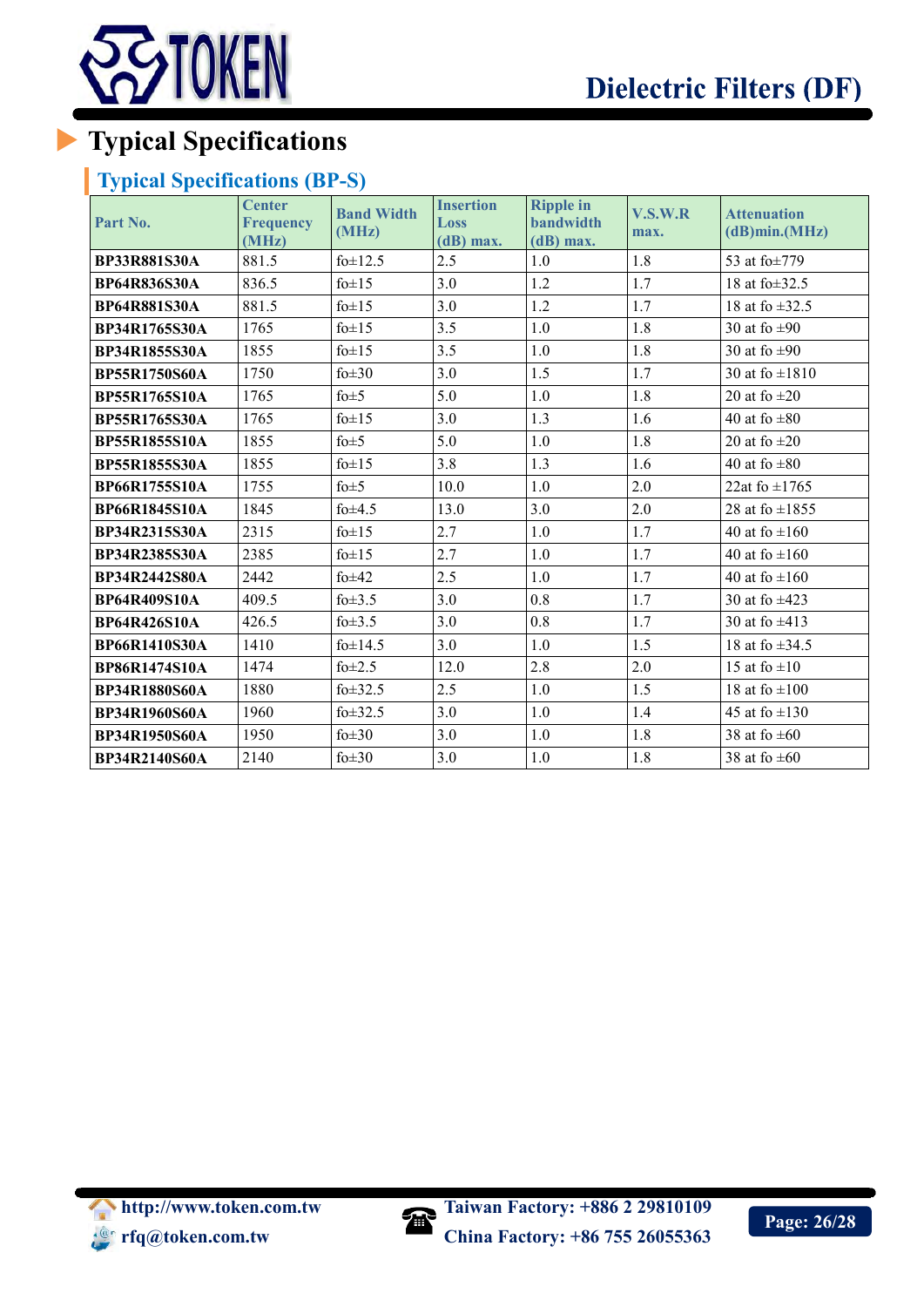

# **Order Codes**

#### **Order Codes (BP-S)**

| <b>BP</b> | 3         | 4R        | 1765             |              |            |           | 30    | A       |
|-----------|-----------|-----------|------------------|--------------|------------|-----------|-------|---------|
| Part      | Thickness | Number of | Center Frequency | Connect Type |            | Bandwidth |       | Version |
| Number    |           | Resonator | (MHz)            | S            | <b>SMD</b> | 10        | 10MHz |         |
|           |           |           |                  |              | type       | 30        | 30MHz |         |
|           |           |           |                  |              |            | 60        | 60MHz |         |